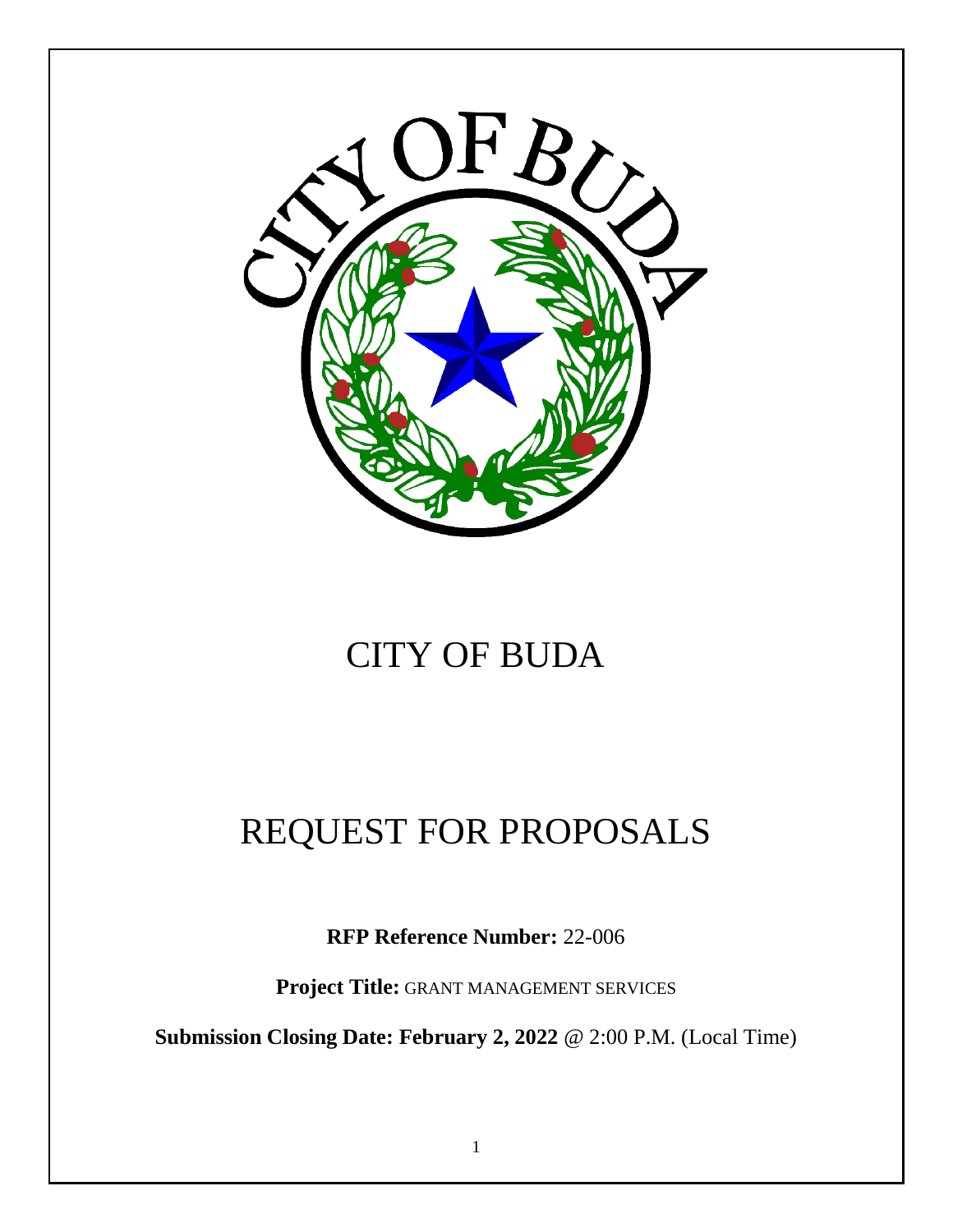## **REQUEST FOR PROPOSALS RFP# 22-006 GRANT MANAGEMENT SERVICES**

Issued by the City of Buda, Texas

Sealed proposals will be accepted until **2 PM CT, February 2, 2022** and then publicly opened and read aloud thereafter.

| Legal Name of Responding Firm                 |                       | SAM.GOV ID#    |
|-----------------------------------------------|-----------------------|----------------|
| <b>Contact Person</b>                         | Title                 |                |
| Telephone Number                              | <b>E-Mail Address</b> |                |
| Street Address of Principal Place of Business |                       | City/State Zip |
| <b>Complete Mailing Address</b>               |                       | City/State Zip |
| Acknowledgment of Addenda: #1                 | #4 $\overline{ }$     | #5 $-$         |

By signing below, you hereby certify that the information contained in this submittal and any attachments is true and correct and may be viewed as an accurate representation of proposed goods or services to be provided by this organization. You agree that failure to submit all requested information may result in rejection of your company's submittal as non-responsive. You certify that no employee, board member, or agent of the City of Buda has assisted in the preparation of this submittal. You acknowledge that you have read and understand the requirements and provisions of this solicitation and that the organization will comply with the regulations and other applicable local, state, and federal regulations and directives in the implementation of any awarded contract. And furthermore, that you certify that you are legally authorized to sign this offer and to submit it to the City of Buda, on behalf of said respondent by authority of its governing body.

> \_\_\_\_\_\_\_\_\_\_\_\_\_\_\_\_\_\_\_\_\_\_\_\_\_\_\_\_\_\_\_\_\_\_\_\_\_\_\_\_\_\_\_\_\_\_\_\_\_\_\_\_\_\_\_\_\_\_\_\_\_\_\_\_\_\_\_\_ Authorized Signature

**Note: Complete and submit this page as the cover page of your proposal.**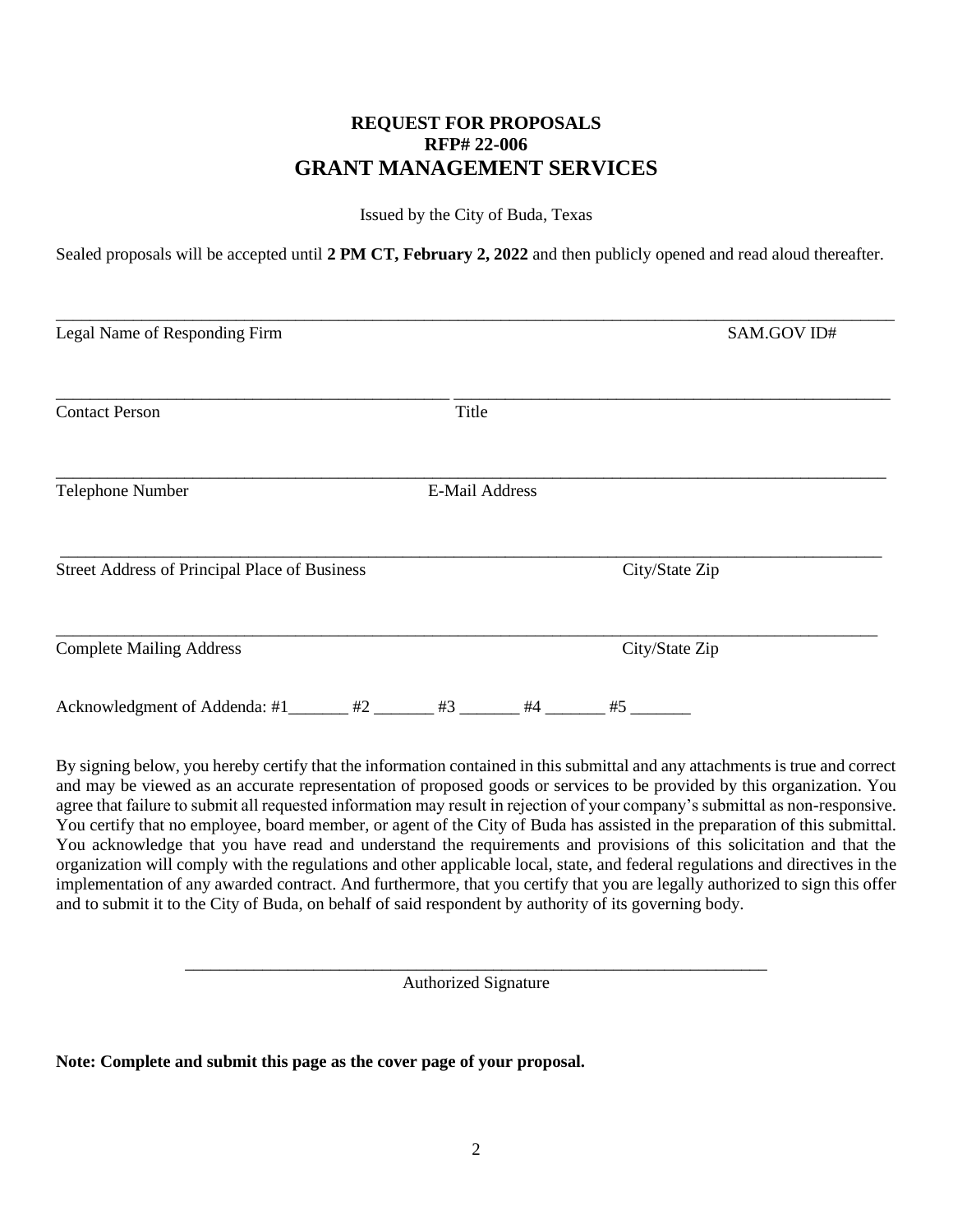## **Request for Proposals**

## **1. Introduction**

- A. Project Overview: The City of Buda is issuing a Request for Proposals (RFP) with the intent of awarding a contract for the delivery of professional services described in Appendix A – Scope of Services.
- B. Contract parties: The City of Buda, may herein be referred to as "the City". The person or company responding to the solicitation may heron be referred to as the "Offeror".
- C. Questions: Following are contacts for questions, as identified:
	- i. RFP Clarifications: All questions related to requirements or processes of this RFP should be submitted in writing to Purchasing Manager as identified in Section 2 below.
	- ii. Scope of Service Questions: All questions related to the RFP should be submitted in writing to the Purchasing Manager as noted in Appendix A – Scope of Services.
	- iii. Replies: Responses to inquiries that directly affect an interpretation or effect a change to this RFP will be issued in writing by addendum posted to the City's website at https://ci.buda.tx.us/purchasing. All such addenda issued by City before the submittal deadline shall be considered part of the RFP. The City will not be bound by any reply to an inquiry unless such reply is made by such formal written addendum.
	- iv. Acknowledgement of Addenda: The Offeror must acknowledge all addenda by signing and returning such document(s) or by initialing appropriate area of the RFP response.
- D. Notification of Errors or Omissions: Offerors shall promptly notify the City of any omissions, ambiguity, inconsistency, or error that they may discover upon examination of this RFP. The City shall not be responsible or liable for any errors and/or misrepresentation that result from the solicitations which are inadvertently incomplete, ambiguous, inconsistent, or obviously erroneous.
- E. Disclosure Requirements For Vendors (Conflict of Interest Questionnaire Form CIQ): Per Chapter 176 of the Texas Local Government Code, a vendor who submits to the City of Buda a response to a request for proposals or bids, shall file a completed conflict of interest questionnaire **if** the vendor has a business relationship with a local governmental entity that meets the conditions of the statute.

If Offeror falls under the requirements of Chapter 176, and submits a proposal in response to this RFP, a conflict-of-interest questionnaire (Attachment II) must be completed and included with the proposal.

F. Form 1295 Certificate of Interested Parties: If selected for award of a contract, the Offeror will be contacted to file a Form 1295 with the Texas Ethics Commission. Texas law states that a governmental entity or state agency may not enter into certain contracts with a business entity unless the business entity submits a disclosure of interested parties to the governmental entity. The law applies only to a contract of a governmental entity or state agency that either (1) requires an action or vote by the governing body of the entity or agency before the contract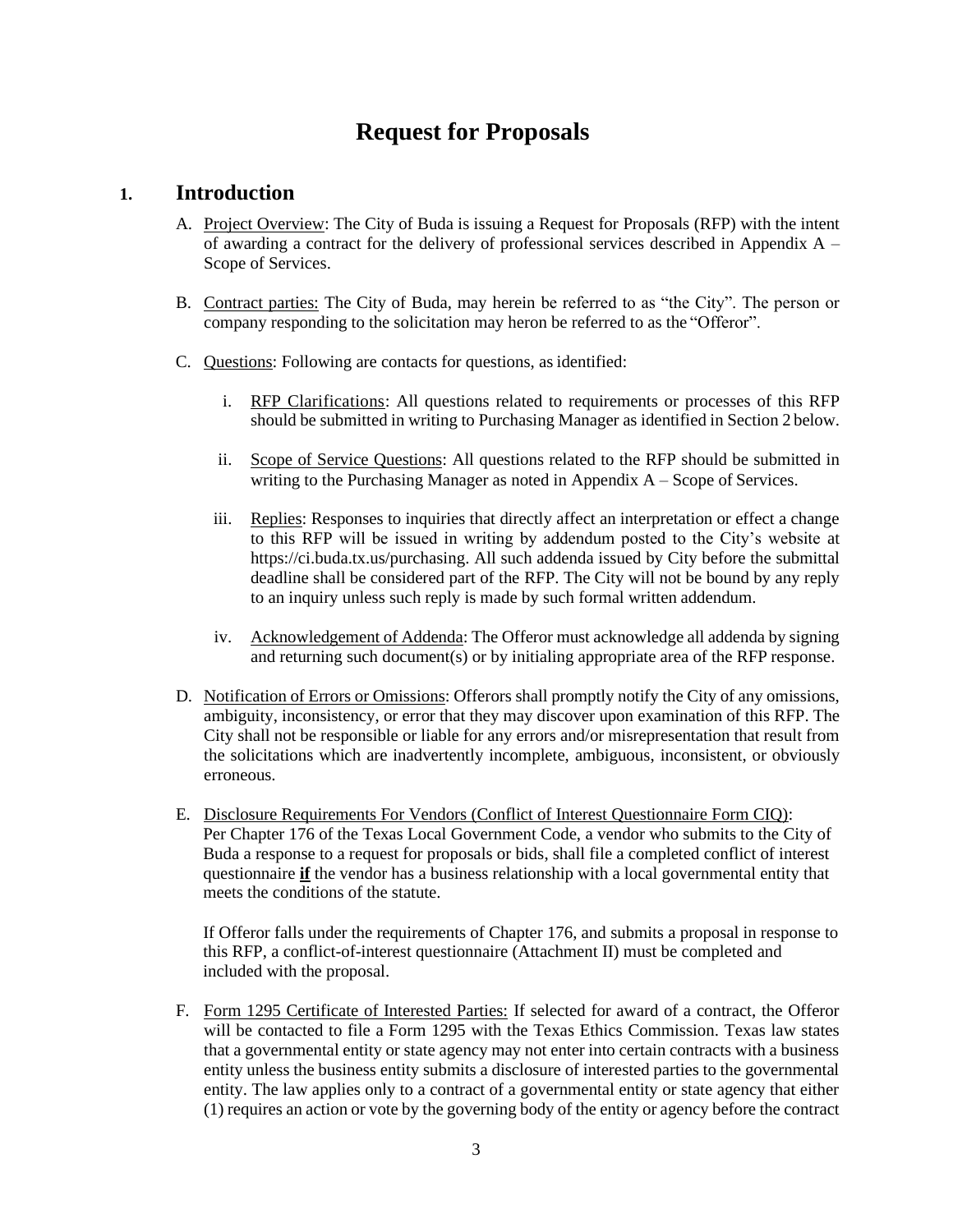may be signed or (2) has a value of at least \$1 million. Please go to the Texas Ethics Commission webpage [\(www.ethics.state.tx.us\)](http://www.ethics.state.tx.us/) for full instructions and to complete the required steps for creation of Form 1295. Once the form is completed online, printed and notarized please return the form with your RFPsubmission.

## **2. General Information**

- A. Tax Exempt Status: City purchases are exempt from State Sales Tax and Federal Excise Tax. Do not include tax in the Proposal. City will furnish Excise Tax Exemption Certificate upon request.
- B. Public Inspection of Proposals: The City strictly adheres to the Texas Public Information Act (Texas Government Code Chapter 552.001, et seq.) and all other governing statutes, regulations, and laws regarding the disclosure of RFP information. Responses to RFPs are not available for public inspection until after the contract award. If the Offeror has notified the City, in writing, that a response to the RFP contains trade secrets or confidential information, the City will generally take reasonable steps to prevent disclosure of such information, in accordance with the Texas Public Information Act. This is a statement of general policy only, and in no event shall the City be liable for disclosure of such information by the City in response to a request, regardless of the City's failure to take any such reasonable steps, even if the City is negligent in failing to do so.

## **3. RFP Withdrawals and/or Amendments**

- A. RFP Withdrawal: The City reserves the right to withdraw this RFP for any reason.
- B. RFP Amendments: The City reserves the right to amend any aspect of this RFP by formal written Addendum prior to the RFP submittal deadline and will endeavor to notify all potential Offerors that have registered with the City, but failure to notify shall impose no obligation or liability on the City.

## **4. Proposal Submittal Requirements**

A. Proposal Submission: Failure to follow these submission instructions may result in disqualification of your submittal. Please submit the following:

- one (1) electronic copy
- five (5) hard copies

Deliver the hard copy in a sealed envelope to the address below:

City of Buda Attn: Purchasing Bid Box 405 E. Loop Street Building 100 Buda, TX 78610

**IMPORTANT:** Write "SEALED PROPOSAL" with the RFP Number, Name, and Due Date on the outside of the shipping package. Failure to do so may result in a misdirected proposal, which may become late if not delivered to the Purchasing Bid Box by the solicitation closing time. Faxed, emailed or late proposals will be ineligible and not accepted for consideration. It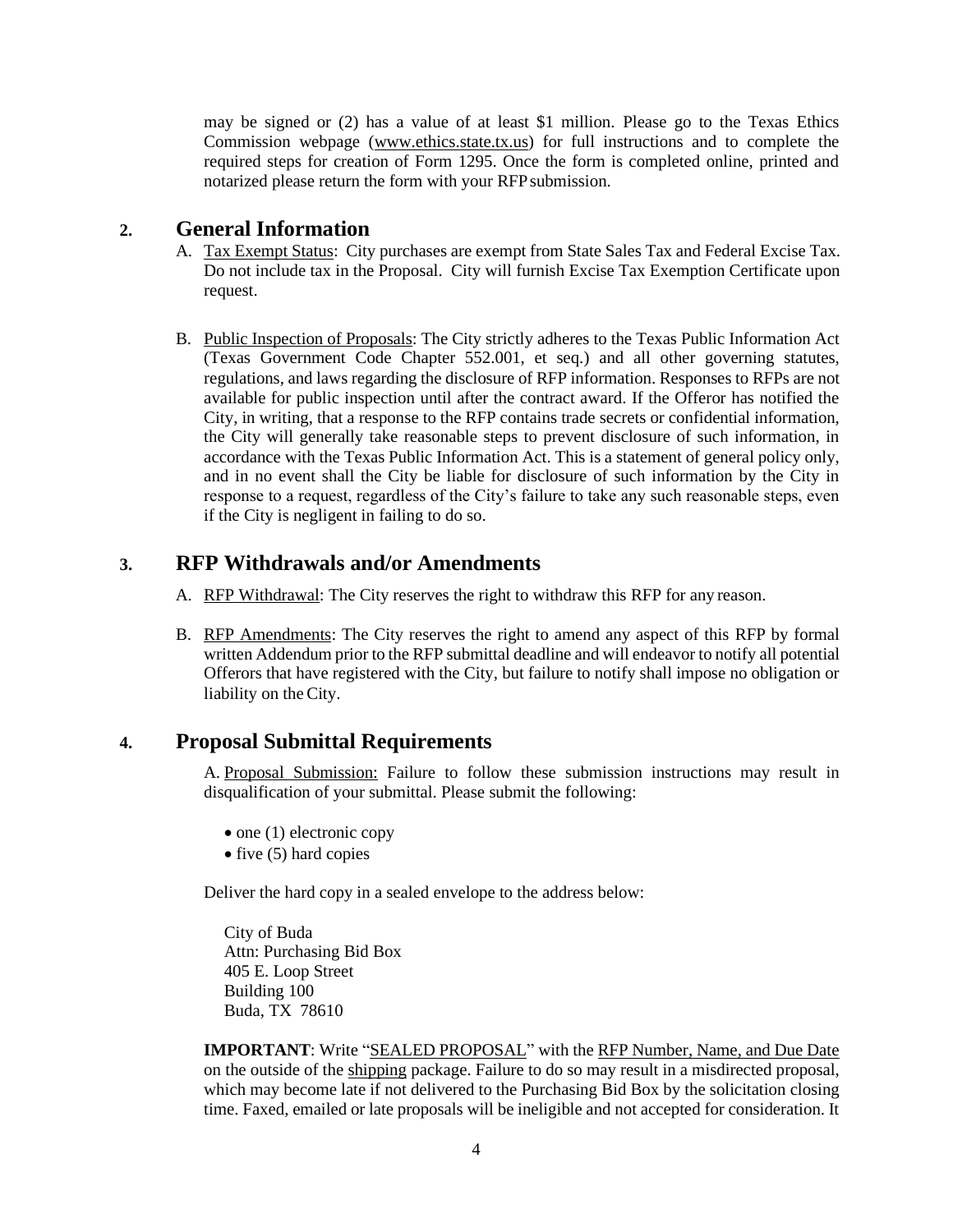is the responsibility of the respondent(s) to ensure that the proposals are received at the City address as described above by the designated due date and time. City assumes no responsibility for delays caused by postage, mail courier, email, package misdirection or any other form of delivery. Late proposals will not be opened nor considered in the evaluation of the proposal. Proposals may be withdrawn at any time prior to the submittal deadline, but they may not be withdrawn after the official opening. Proposals received will be publicly opened after the solicitation closing time at the address above. Persons wishing to attend the opening should notify the City Hall receptionist upon arrival. A staff member will escort attendees to the opening location. Only the names of the respondent(s) submitting a proposal will be read aloud. No other information will be disclosed at that time. Proposal information is restricted and not publicly available until after award of a contract. All documents associated with the proposal submitted, unless the respondent indicates a portion of the proposal is proprietary, may be subject to public inspection in accordance with the Public Information Act. All information obtained during this solicitation will become property of the City of Buda.

- B. Submittal Packet Required Content: All documents for consideration as part of the proposal must be physically submitted to the City on or before the closing time. Packets will be date stamped at time of receipt. The City does reserve the right to request additional information during the evaluation process, including Best and Final Offers from those offerors submitting proposals considered reasonably qualified.
- C. Submittal Deadline: It is the Offeror's responsibility to have the proposal documents correctly physically submitted by the submittal deadline. No extensions will be granted, and no late submissions will be accepted.
- D. Responses to the RFP Received Late: Offerors are encouraged to submit their response to the RFP as soon as possible. The time and date of receipt as recorded with Purchasing Manager or designated receiver shall be the official time of receipt. The City is not responsible for late submission regardless of the reason. Late responses to the RFP will not be considered under any circumstances.
- E. Alterations or Withdrawals of RFP Document: Any submitted response to the RFP may be withdrawn or a revised proposal may be substituted before the RFP submittal deadline. Responses to the RFP cannot be altered, amended, or withdrawn by the Offeror after the submittal deadline, unless such alteration, amendment, or withdrawal notice is requested or approved in writing by the Purchasing Manager.
- F. RFP Document Format: Responses to the appendices A and B shall be limited to a maximum of 16 single-sided pages (i.e., a single side equals a single page). Covers, dividers, resumes, or required Attachments 1-14 do not count toward the maximum page limit. All RFP Documents should be prepared in single-space type, at a minimum of 11pt. font on standard 8-1/2" x 11" vertically oriented pages, numbered at the bottom. **Please provide one (1) signed original, four (4) printed copies, and an electronic copy in PDF format via flash drive.**  The City may waive any part of this paragraph at its discretion.

The City only accepts physical submissions. Any other format (via telephone, fax, email, etc.) will be rejected by the City.

G. Validity Period: Once the submittal deadline has passed, any RFP document shall constitute an irrevocable offer to provide the commodities and/or services set forth in the Scope of Services. Such offer shall be irrevocable until the earlier of the expiration of ninety (90) days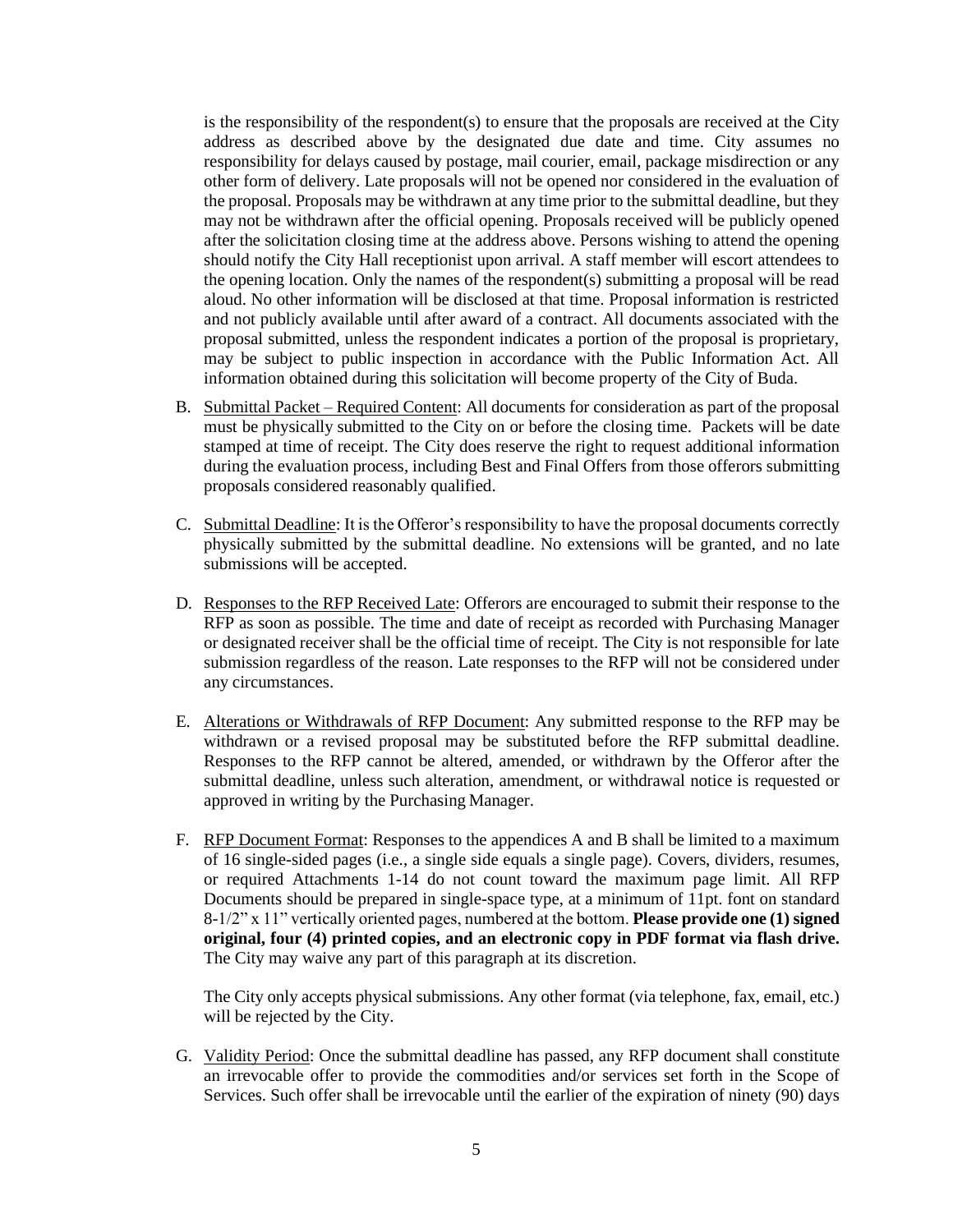from the submittal deadline, or until a contract has been awarded by the City.

## **5. RFP Evaluation and Contract Award**

- A. Proposal Evaluation and Contract Award Process: An award of a contract to provide the goods or services specified herein will be made in accordance with the Texas Local Government Code and with the City's purchasing policy. The City will evaluate all proposals. Once proposals have been evaluated, the City may conduct discussions with the offeror or offerors whom the City determines to be reasonably qualified for the award of the contract. To obtain the best offers, the City may allow the submission of revisions after proposals are submitted and before the award of the contract.
- B. Should the City award this contract, it shall award it to the responsible Offeror whose proposal is determined to be the most advantageous to the municipality considering the relative importance of price and the other evaluation factors included in the request for proposals
- C. Completeness: If the response to the RFP is incomplete or otherwise fails to conform to the requirements of the RFP, the City alone will determine whether the variance is so significant as to render the Offeror's proposal non-responsive, or whether the variance may be cured by the Offeror or waived by the City, such that the response to the RFP may be considered for award.
- D. Ambiguity: Any ambiguity in the response to the RFP as a result of omission, error, lack of clarity or non-compliance by the Offeror with specifications, instructions and all conditions shall be construed in the favor of the City. In the event of a conflict between these standard RFP requirements and details provided in Appendix A – Scope of Services or Appendix B – Statement of Qualifications, the Appendices shall prevail.
- E. Unit Prices and Extensions: If unit prices and their extensions do not coincide, the unit price governs.
- F. Additional Information: City may request any other information necessary to determine Offeror's ability to meet the minimum standards required by this RFP.
- G. Partial Contract Award: City reserves the right to award one contract for some or all the requirements proposed or award multiple contracts for various portions of the items/services to different Offerors based on the responses to this RFP, or to reject any and all responses to the RFP and re-solicit the RFP, as deemed to be in the best interest of City.
- H. Terminate for Cause: The occurrence of any one or more of the following events will justify termination of the contract by the City of Buda for cause:
	- i. The successful Offeror fails to perform in accordance with the provisions of these specifications; or
	- ii. The successful Offeror violates any of the provisions of these specifications; or
	- iii. The successful Offeror disregards laws or regulations of any public body having jurisdiction; or
	- iv. The successful Offeror transfers, assigns, or conveys any or all of its obligations or duties under the contract to another without written consent of the City.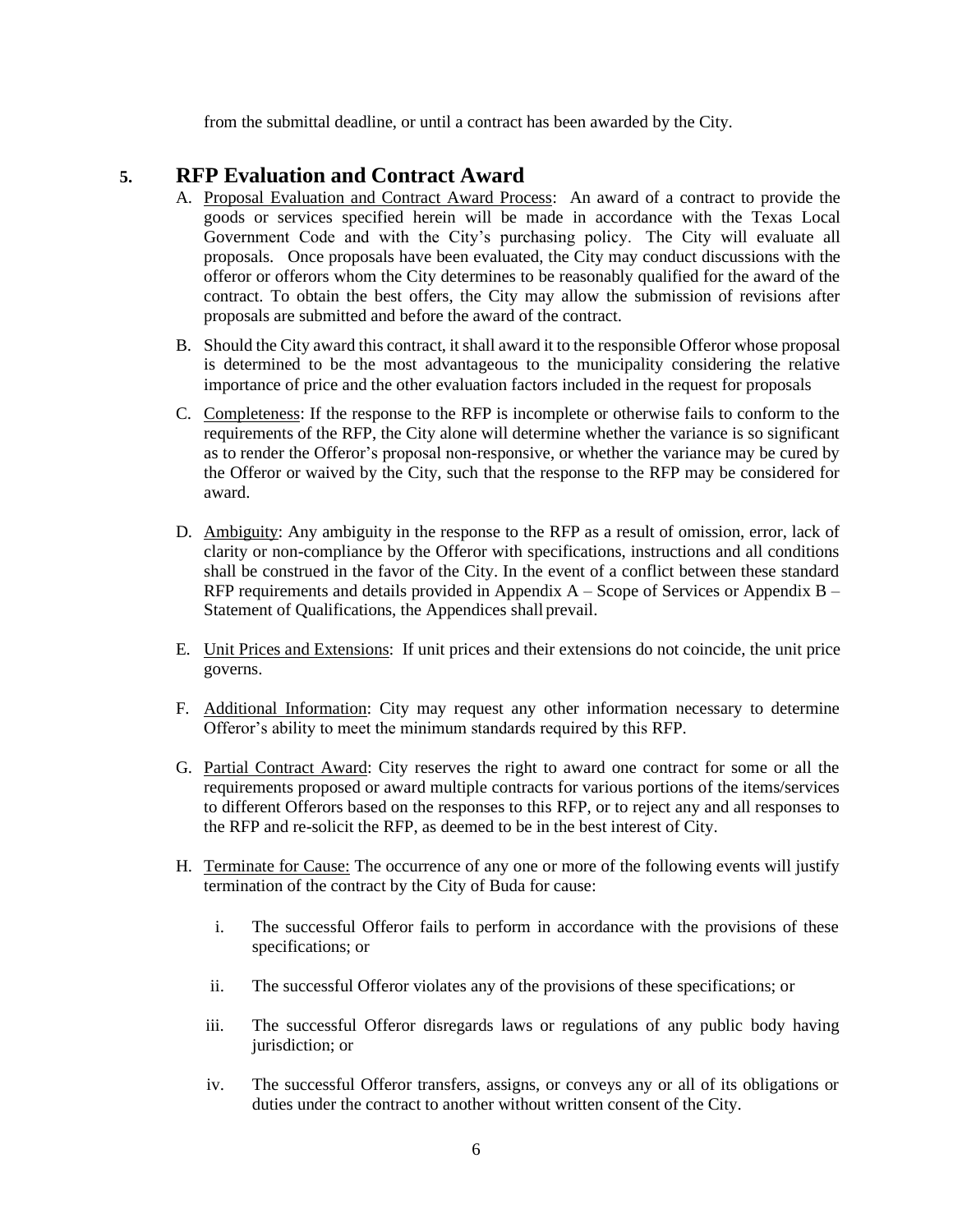- v. If one or more of the events identified in subparagraphs i) through iv) occurs, the City of Buda may terminate the contract by giving the successful Offeror seven (7) days written notice. In such case, the successful Offeror shall only be entitled to receive payment for goods and services provided before the effective date of termination. The successful Offeror shall not receive any payment on account of loss of anticipated profits or revenue or other economic loss resulting from such termination.
- vi. When the contract has been so terminated by the City of Buda, such termination shall not affect any rights or remedies of the City then existing or which may thereafter accrue.
- I. Terminate for Convenience: This contract may be cancelled or terminated at any time by giving vendor thirty (30) days written notice. Vendor may be entitled to payment for services actually performed; to the extent said services are satisfactory.
- J. Public Information: The requirements of Subchapter [J,](http://www.statutes.legis.state.tx.us/GetStatute.aspx?Code=GV&Value=552.371) Chapter [552,](http://www.statutes.legis.state.tx.us/GetStatute.aspx?Code=GV&Value=552) Government Code, may apply to this solicitation and the contractor or vendor agrees that the contract can be terminated if the contractor or vendor knowingly or intentionally fails to comply with a requirement of that subchapter.
- K. Force Majeure. It is expressly understood and agreed by both parties that, if the performance of any provision of a contract resulting from this procurement is delayed by force majeure, defined as reason of war, civil commotion, act of God, governmental restriction, regulation or interference, fire, explosion, hurricane, flood, failure of transportation, court injunction, or any circumstances which are reasonably beyond the control of the party obligated or permitted under the terms of the contract to do or perform the same, regardless of whether any such circumstance is similar to any of those enumerated herein, the party so obligated or permitted shall be excused from doing or performing the same during such period of delay, so that the period of time applicable to such requirement shall be extended for a period of time equal to the period of time such party was delayed. Each party must inform the other in writing within a reasonable time of the existence of such force majeure.
- L. House Bill 89 Verification Form: Passed by the Legislature in 2017, House Bill 89 prohibits a governmental entity, including a school district, from entering into a contract for goods or services with a company unless the contract contains a written verification from the company that it does not boycott Israel and will not boycott Israel during the term of the contract (Texas Government Code 2270.002). The form must be completed and included in the Offeror's response in order to ensure compliance with House Bill 89. Failure to enclose a verification form may result in Offeror's response being deemed non-responsive.
- M. Government Contract and Purchasing Rider: The Government Contract and Purchasing Rider (Attachment XIV) shall be signed by the Offeror and attached as an appendix to the Offeror's submittal.

## **6. Federal Funding Requirements**

The City intends to fund all, or part of the expenditures made under this solicitation with federal funds. Therefore, the offeror awarded a contract from this solicitation will be subject to compliance with the provisions of 2 CFR 200 UNIFORM ADMINISTRATIVE REQUIREMENTS, COST PRINCIPLES, AND AUDIT REQUIREMENTS FOR FEDERAL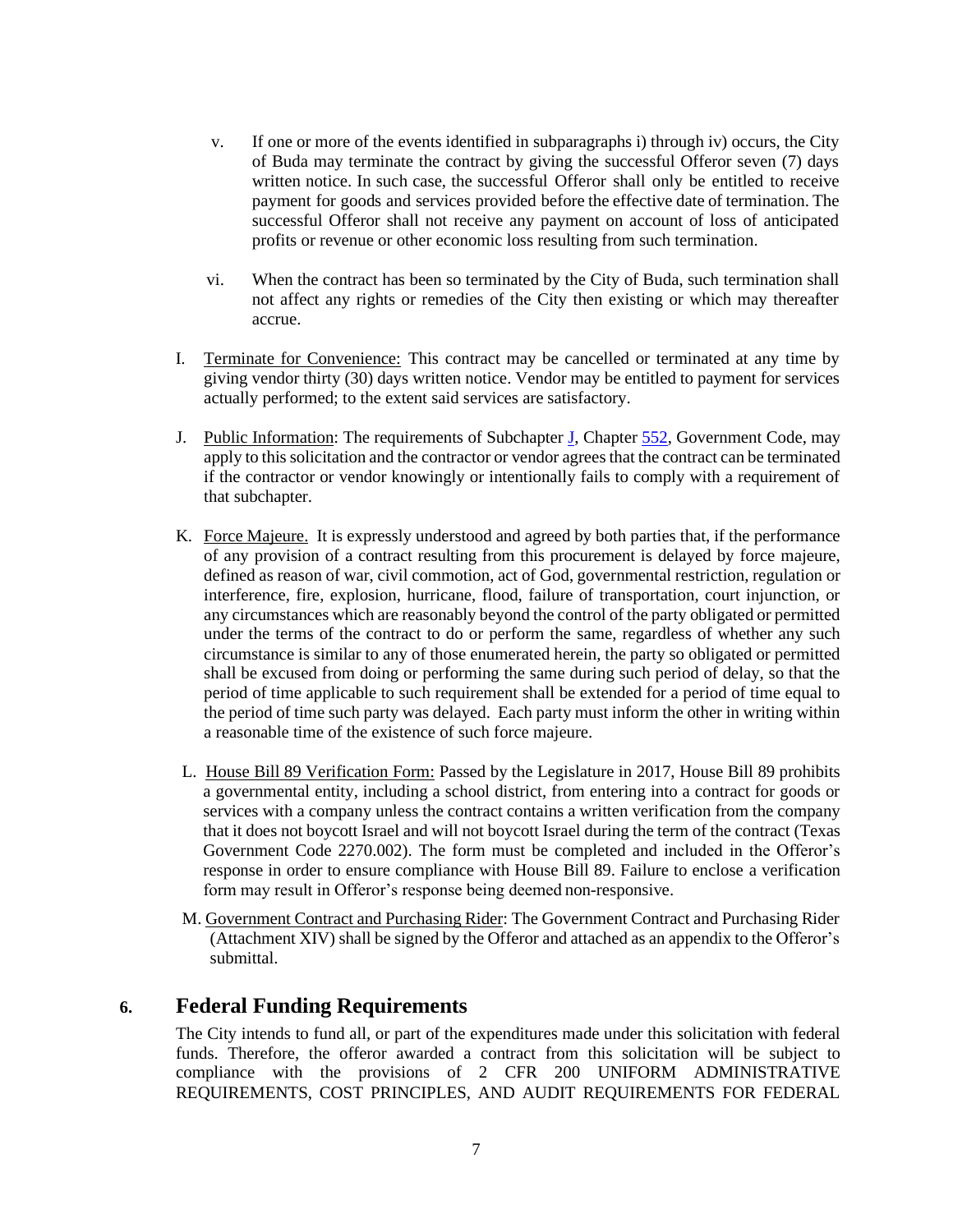AWARDS, including but not limited to:

- A. Davis-Bacon Act. If applicable, offeror agrees to comply with all applicable provisions of 40 USC § 3141 – 3148.
- B. Contract Work Hours and Selection Standards. Offeror agrees to comply with all applicable provisions of 40 USC  $\S 3701 - 3708$  to the extent this agreement indicates any employment of mechanics or laborers.
- C. Rights to Invention Made Under Contract or Agreement. Offeror agrees to comply with all applicable provisions of 37 CFR Part 401.
- D. Clean Air Act, Federal Water Pollution Control Act, and Energy Policy Conservation Act. Offeror agrees to comply with all applicable provisions of the Clean Air Act under 42 USC § 7401 – 7671, the Energy Federal Water Pollution Control Act 33 USC § 1251 – 1387, and the Energy Policy Conservation Act under 42 USC § 6201.
- E. Debarment and Suspension (Executive Orders 12549 and 12689)**.** A contract award (see 2 CFR 180.220) must not be made to parties listed on the governmentwide exclusions in the System for Award Management (SAM), in accordance with the OMB guidelines at 2 CFR 180 that implement Executive Orders 12549 (3 CFR part 1986 Comp., p. 189) and 12689 (3 CFR part 1989 Comp., p. 235), "Debarment and Suspension." SAM Exclusions contains the names of parties debarred, suspended, or otherwise excluded by agencies, as well as parties declared ineligible under statutory or regulatory authority other than Executive Order 12549.
- F. Procurement of Recovered Materials. Per 2 CFR §200.323, the awarded contractor must comply with section 6002 of the Solid Waste Disposal Act, as amended by the Resource Conservation and Recovery Act. The requirements of Section 6002 include procuring only items designated in guidelines of the Environmental Protection Agency (EPA) at [40 CFR part](https://www.ecfr.gov/current/title-40/part-247)  [247](https://www.ecfr.gov/current/title-40/part-247) that contain the highest percentage of recovered materials practicable, consistent with maintaining a satisfactory level of competition, where the purchase price of the item exceeds \$10,000; procuring solid waste management services in a manner that maximizes energy and resource recovery; and establishing an affirmative procurement program for procurement of recovered materials identified in the EPA guidelines.
- G. Restrictions on Lobbying. Offeror is prohibited from using monies for lobbying purposes; Offeror shall comply with the special provision "Restrictions on Lobbying" found in the attachments to this solicitation.
- H. Drug-Free Workplace**.** Offeror shall provide a drug free workplace in compliance with the Drug Free Workplace Act of 1988.
- I. Civil Rights Compliance.
	- 1. Compliance with Regulations: Offeror will comply with the Acts and the Regulations relative to Nondiscrimination in Federally assisted programs.
	- 2. Nondiscrimination: Offeror, with regard to the work performed by it during the contract, will not discriminate on the grounds of race, color, sex, or national origin in the selection and retention of subcontractors, including procurement of materials and leases of equipment. Offeror will not participate directly or indirectly in the discrimination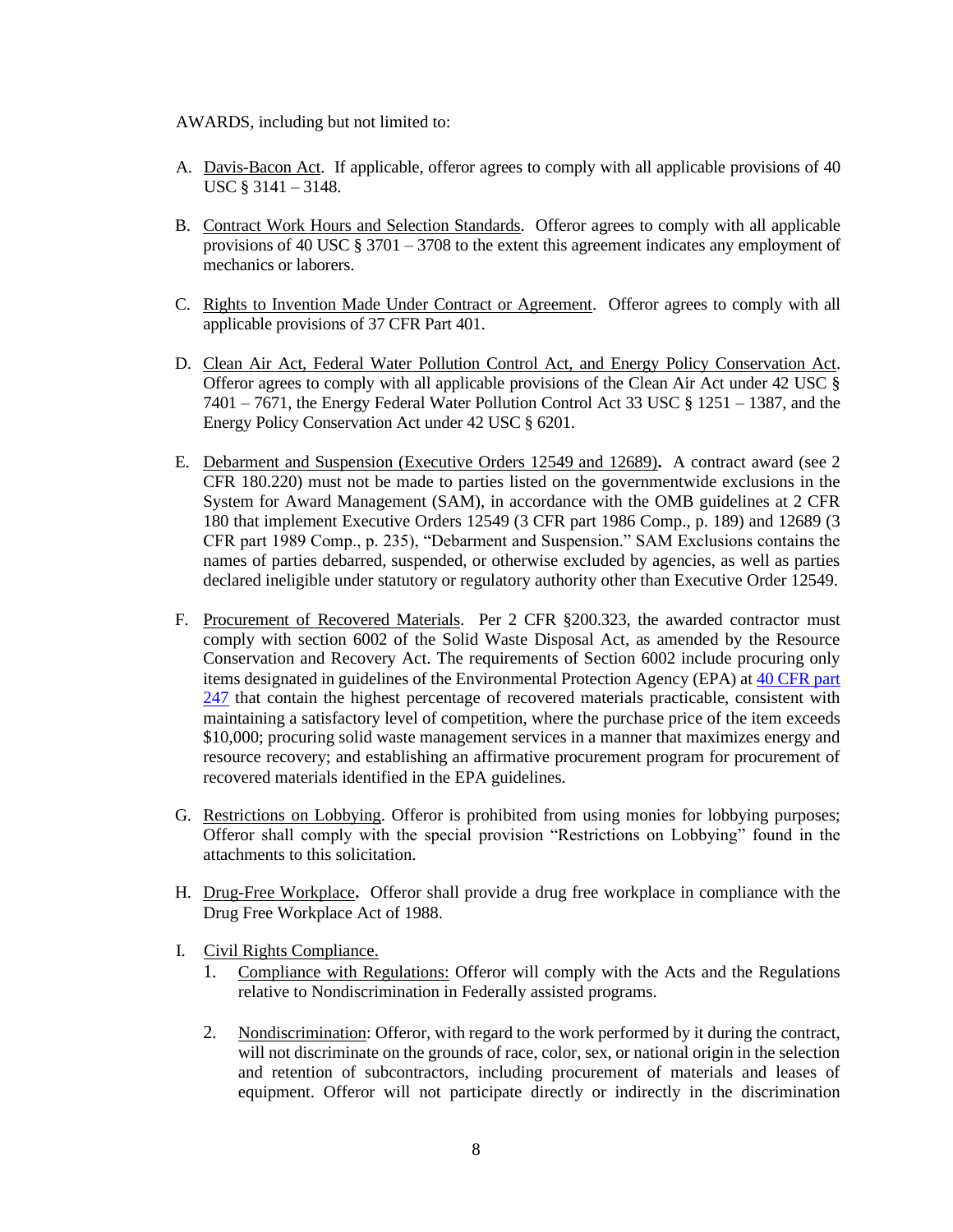prohibited by the Acts and the Regulations, including employment practices when the contract covers any activity, project, or program set forth in Appendix B of 45 CFR Part 21.

- 3. Solicitations for Subcontracts, Including Procurement of Materials and Equipment: In all solicitations either by competitive bidding or negotiation made by Offeror for work to be performed under a subcontract, including procurement of materials or leases of equipment, each potential subcontractor or supplier will be notified by Offeror of obligations under this contract and the Acts and Regulations relative to Nondiscrimination on the grounds of race, color, sex, or national origin.
- 4. Information and Reports: Offeror will provide all information and reports required by the Acts, the Regulations, and directives issued pursuant thereto, and will permit access to its books, records, accounts, other sources of information, and facilities as may be determined by to be pertinent to ascertain compliance with such Acts, Regulations or directives. Where any information required of Offeror is in the exclusive possession of another who fails or refuses to furnish this information, Offeror will so certify to and will set forth what efforts it has made to obtain the information.
- 5. Sanctions for Noncompliance: In the event of Offeror's noncompliance with the Nondiscrimination provisions of this Agreement, the City will impose such sanctions as it may determine to be appropriate, including, but not limited to: withholding of payments to the Offeror under this Agreement until the Offeror compiles and/or cancelling, terminating or suspension of this Agreement, in whole or in part.
- 6. Incorporation of Provisions: Offeror will include the provisions of the paragraphs listed above, in this section 9.13, in every subcontract, including procurement of materials and leases of equipment, unless exempt by the Acts, the Regulations and directives issued pursuant thereto. Offeror will take such action with respect to any subcontract or procurement as the City, the State, or the Federal agencies may direct as a means of enforcing such provisions including sanctions for noncompliance. Provided, that if Offeror becomes involved in, or is threatened with, litigation with a subcontractor or supplier because of such direction, Offeror may request the State to enter such litigation to protect the interests of the State. In addition, Offeror may request the United States to enter into such litigation to protect the interests of the United States.
- J. Disadvantaged Business Enterprise Program Requirements. Offeror shall not discriminate based on race, color, national origin, or sex in the award and performance of any federally assisted contract or in the administration of its DBE program or the requirements of 49 CFR Part 26. Offeror shall take all necessary and reasonable steps under 49 CFR Part 26 to ensure non-discrimination in award and administration of DOT-assisted contracts. Each sub-award or sub-contract must include the following assurance: *The Offeror, sub-recipient, or subcontractor shall not discriminate on the basis of race, color, national origin, or sex in the performance of this Agreement. The Offeror shall carry out applicable requirements of 49 CFR Part 26 in the award and administration of federally assisted contracts. Failure by the Offeror to carry out these requirements is a material breach of this agreement, which may result in the termination of this agreement or such other remedy as the recipient deems appropriate*.
- K. Pertinent Non-Discrimination Authorities. During the performance of the awarded contract,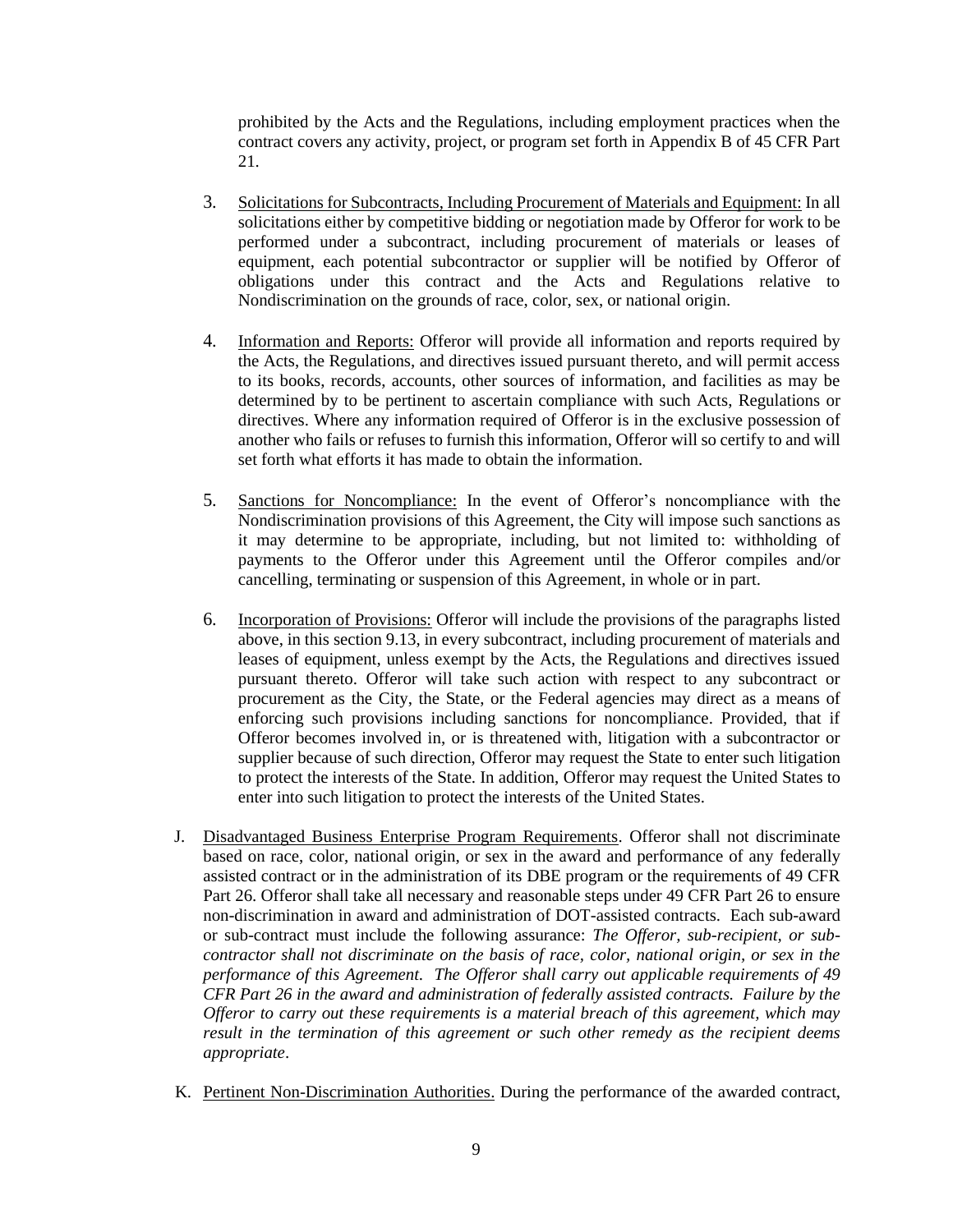Offeror, for itself, its assignees, and successors in interest agree to comply with the following nondiscrimination statutes and authorities; including but not limited to:

- 1. Title VI of the Civil Rights Act of 1964 (42 U.S.C. § 2000d et seq., 78 stat. 252), (prohibits discrimination based on race, color, national origin); and 49 CFR Part 21.
- 2. The Uniform Relocation Assistance and Real Property Acquisition Policies Act of 1970, (42 U.S.C. § 4601), (prohibits unfair treatment of persons displaced or whose property has been acquired because of Federal or Federal-aid programs and projects).
- 3. Federal-Aid Highway Act of 1973, (23 U.S.C. § 324 et seq.), as amended, (prohibits discrimination on the basis of sex).
- 4. Section 504 of the Rehabilitation Act of 1973, (29 U.S.C. § 794 et seq.) as amended, (prohibits discrimination based on disability); and 49 CFR Part 27.
- 5. The Age Discrimination Act of 1975, as amended, (49 U.S.C. § 6101 et seq.), (prohibits discrimination based on age).
- 6. Airport and Airway Improvement Act of 1982, (49 U.S.C. Chapter 471, Section 47123), as amended, (prohibits discrimination based on race, creed, color, national origin, or sex).
- 7. The Civil Rights Restoration Act of 1987, (PL 100-209), (Broadened the scope, coverage and applicability of Title VI of the Civil Rights Act of 1964, The Age Discrimination Act of 1975 and Section 504 of the Rehabilitation Act of 1973, by expanding the definition of the terms "programs or activities" to include all the programs or activities of the Federal-aid recipients, subrecipients and Offerors, whether such programs or activities are Federally funded or not).
- 8. Titles II and III of the Americans with Disabilities Act, which prohibits discrimination based on disability in the operation of public entities, public and private transportation systems, places of public accommodation, and certain testing entities (42 U.S.C. §§ 12131-12189) as implemented by Department of Transportation regulations at 49 C.F.R. parts 37 and 38.
- 9. The Federal Aviation Administration's Nondiscrimination statute (49 U.S.C. § 47123) (prohibits discrimination based on race, color, national origin, and sex).
- 10. Executive Order 12898, Federal Actions to Address Environmental Justice in Minority Populations and Low-Income Populations, which ensures nondiscrimination against minority populations by discouraging programs, policies, and activities with disproportionately high and adverse human health or environmental effects on minority and low-income populations.
- 11. Executive Order 13166, Improving Access to Services for Persons with Limited English Proficiency, and resulting agency guidance, national origin discrimination includes discrimination because of limited English proficiency (LEP). To ensure compliance with Title VI, the parties must take reasonable steps to ensure that LEP persons have meaningful access to the programs (70 Fed. Reg. at 74087 to 74100).
- 12. Title IX of the Education Amendments of 1972, as amended, which prohibits the parties from discriminating because of sex in education programs or activities (20 U.S.C. 1681 et seq.).
- L. Ineligibility to Receive State Grants or Loans or Receive Payment on State Contracts**.** In accordance with Section 231.006 of the Texas Family Code, a child support obligor who is more than thirty (30) days delinquent in paying child support and a business entity in which the obligor is a sole proprietor, partner, shareholder, or owner with an ownership interest of at least twenty-five (25) percent is not eligible to:
	- 1. Receive payments from state funds under a contract to provide property, materials or services; or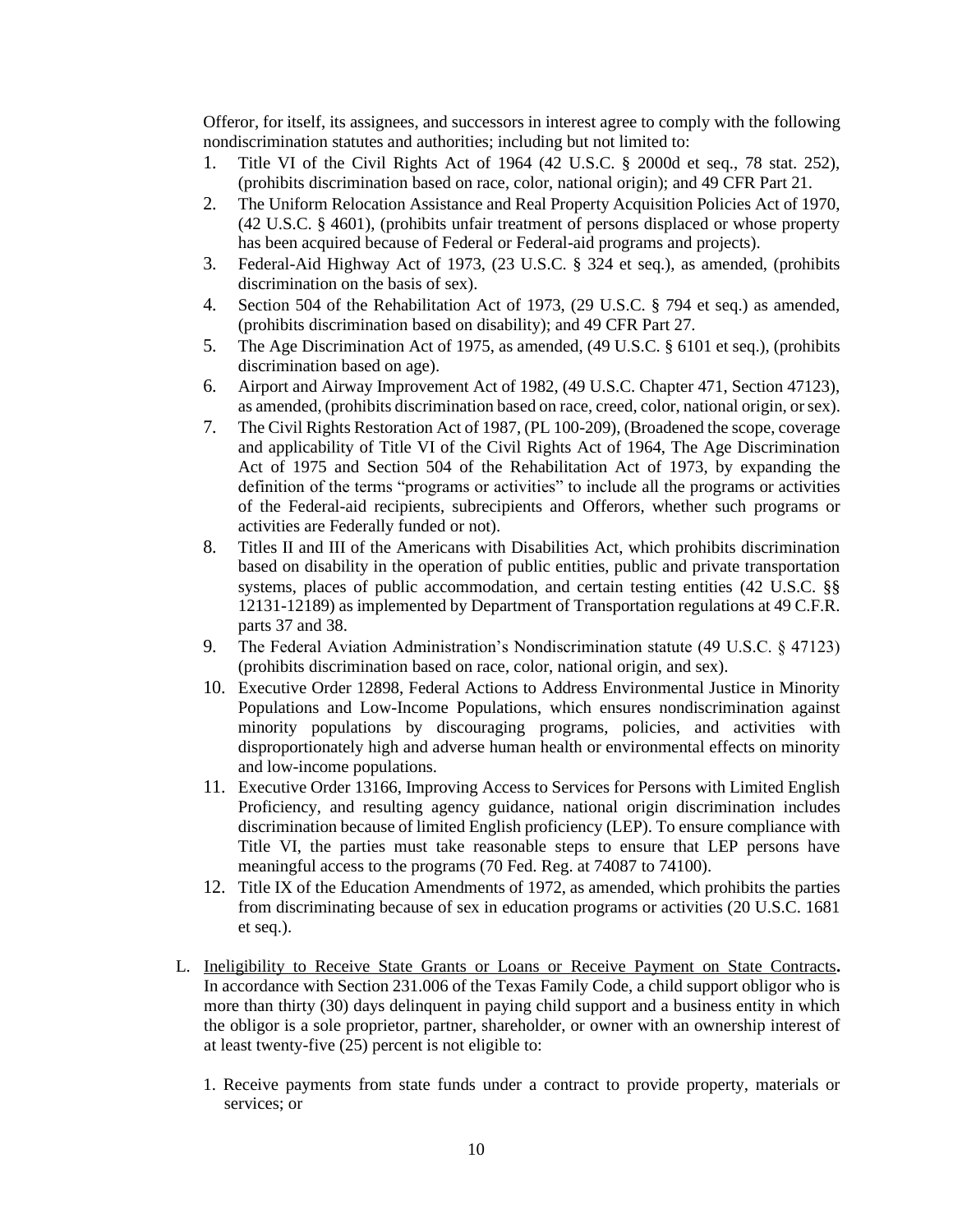- 2. Receive a state-funded grant or loan
- M. Contracting With Small and Minority Businesses, Women's Business Enterprises, and Labor Surplus Area Firms. Per 2 CFR 200.321, the awarded contractor must take all necessary affirmative steps to assure that minority businesses, women's business enterprises, and labor surplus area firms are used when possible. If subcontracts are to be let, the awarded prime contractor is required to take the affirmative steps listed in this section.

Affirmative steps must include:

- 1. Placing qualified small and minority businesses and women's business enterprises on solicitation lists;
- 2. Assuring that small and minority businesses, and women's business enterprises are solicited whenever they are potential sources;
- 3. Dividing total requirements, when economically feasible, into smaller tasks or quantities to permit maximum participation by small and minority businesses, and women's business enterprises;
- 4. Establishing delivery schedules, where the requirement permits, which encourage participation by small and minority businesses, and women's business enterprises; and
- 5. Using the services and assistance, as appropriate, of such organizations as the Small Business Administration and the Minority Business Development Agency of the Department of Commerce.
- N. Domestic Preferences for Procurements. Per 2 CFR 200.322, as appropriate and to the extent consistent with law, the City, to the greatest extent practicable under a Federally funded award, provides a preference for the purchase, acquisition, or use of goods, products, or materials produced in the United States (including but not limited to iron, aluminum, steel, cement, and other manufactured products). The requirement of this section includes all subawards including all contracts and purchase orders for work or products under this award.

For purposes of this section:

- (1) "Produced in the United States" means, for iron and steel products, that all manufacturing processes, from the initial melting stage through the application of coatings, occurred in the United States.
- (2) "Manufactured products" means items and construction materials composed in whole or in part of non-ferrous metals such as aluminum; plastics and polymer-based products such as polyvinyl chloride pipe; aggregates such as concrete; glass, including optical fiber; and lumber.
- O. Contract Cost and Price. Per 2 CFR 200.324:

If the cost of the proposal is in excess of \$250,000.00, the City must negotiate profit as a separate element of the proposal's price. To establish a fair and reasonable profit, the City's consideration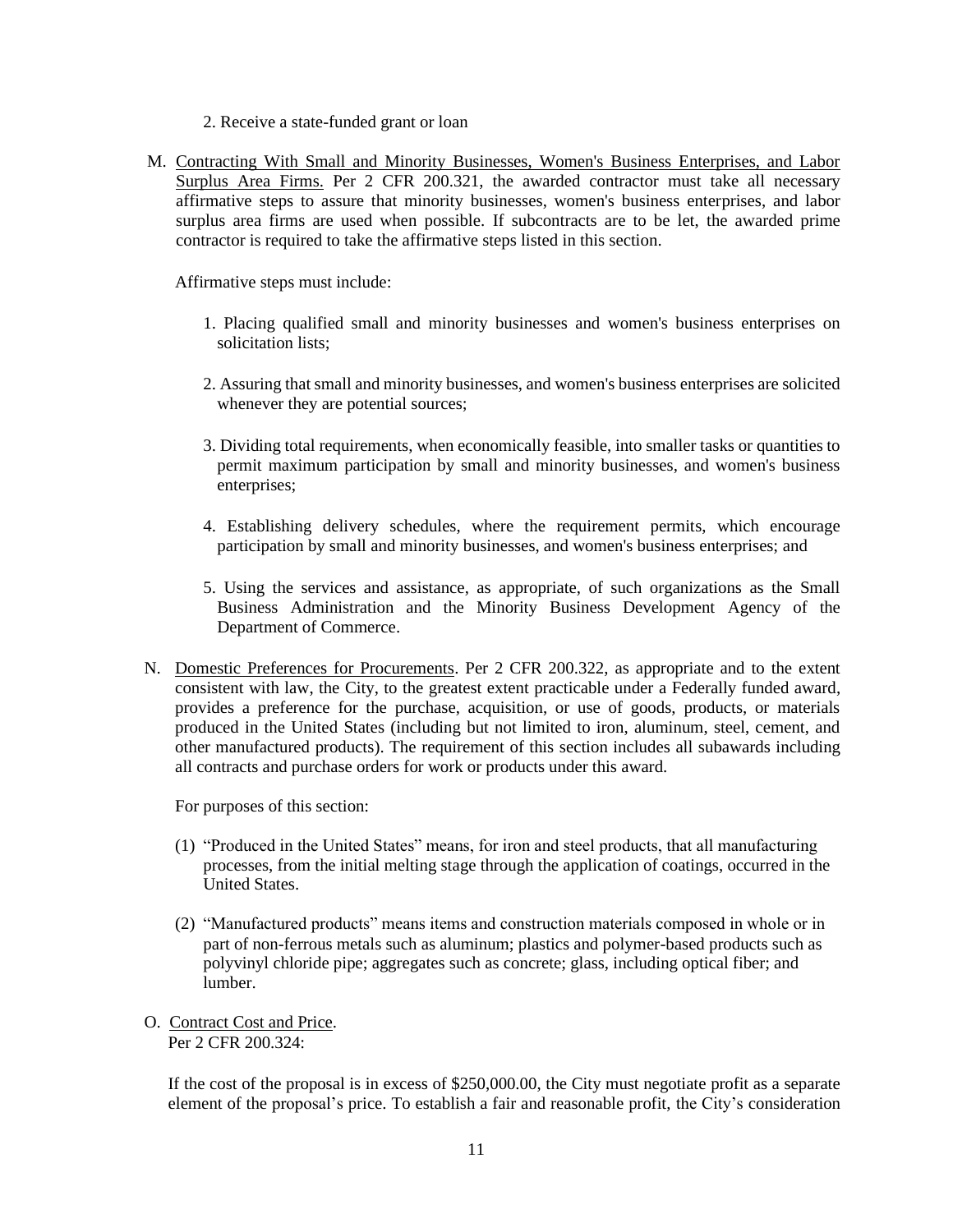will be given to the complexity of the work to be performed, the risk borne by the contractor, the contractor's investment, the amount of subcontracting, the quality of its record of past performance, and industry profit rates in the surrounding geographical area for similar work.

The cost plus a percentage of cost and percentage of construction cost methods of contracting must not be used.

## **7. Insurance Requirements**

The City has the following financial responsibility provisions:

- A. Insurance: The Offeror certifies, consistent with its status as an independent contractor, shall carry, and shall require any of its subcontractors to carry, at least the following insurance in such form, with such companies, and in such amounts (unless otherwise specified) as City may require:
	- i. Worker's Compensation and Employer's Liability insurance, including All States Endorsement, to the extent required by federal law and complying with the laws of the State of Texas;
	- ii. Commercial General Liability insurance, including Blanket Contractual Liability, Broad Form Property Damage, Personal Injury, Completed Operations/Products Liability, Premises Liability, Medical Payments, Interest of Employees as additional insureds, and Broad Form General Liability Endorsements, for at least One Million Dollars (\$1,000,000) Combined Single Limit Bodily Injury and Property Damage on an occurrence basis;
	- iii. Comprehensive Automobile Liability insurance covering all owned, non-owned or hired automobiles to be used by the Contractor, with coverage for at least One Million Dollars (\$1,000,000) Combined Single Limit Bodily Injury and PropertyDamage.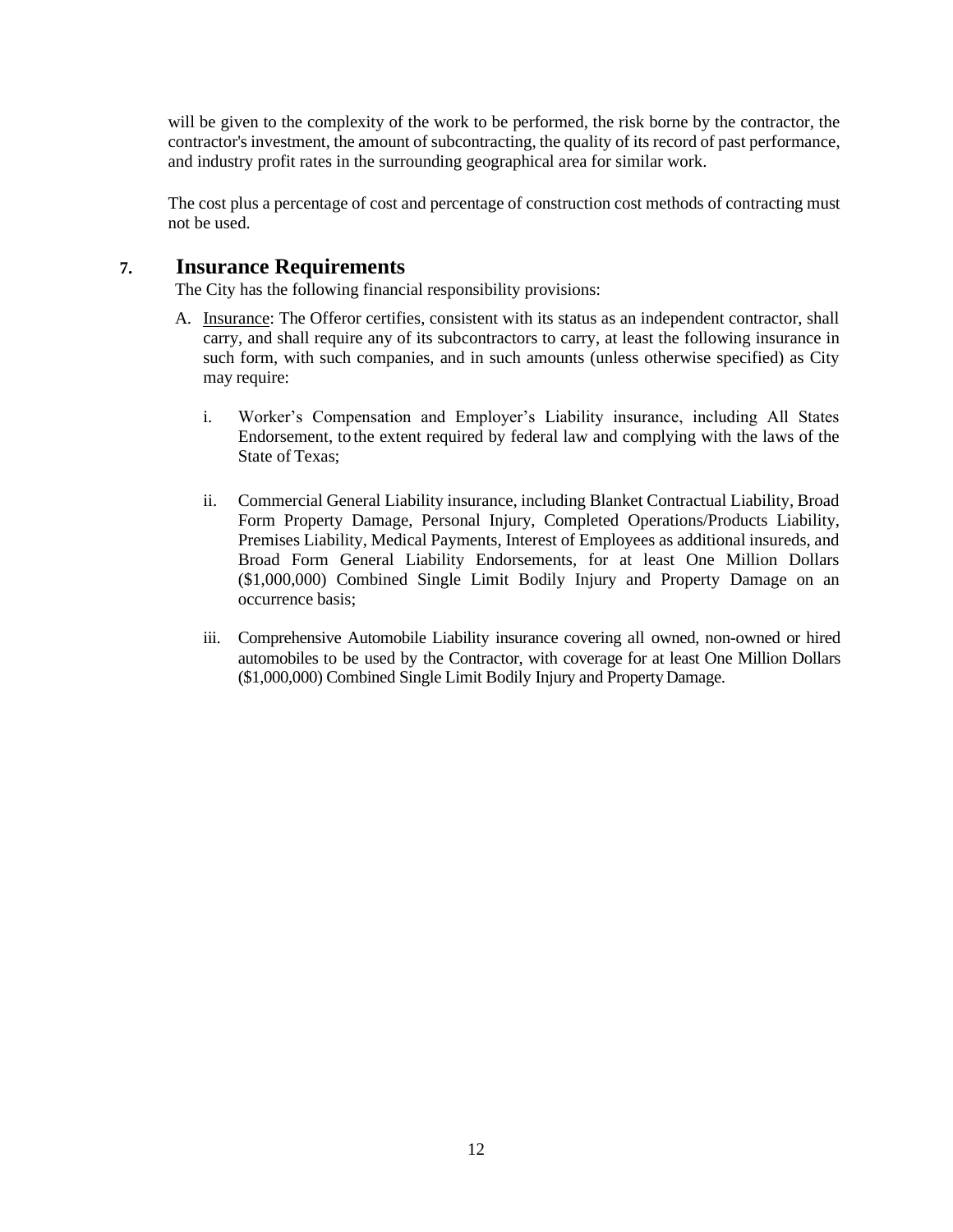# **Appendix A – Scope of Services**

## **1. Project Title:** 22-006 GRANT MANAGEMENT SERVICES

## **2. Scope of Services Contact:**

Please direct all questions about the content of this RFP to the City of Buda Purchasing Manager, Charlie Oberrender, at [purchasing@ci.buda.tx.us.](mailto:purchasing@ci.buda.tx.us)

## **3. RFP Evaluation Factors:**

| Emphasis | Factor                                                                                                                                                                                                                                                                                            |
|----------|---------------------------------------------------------------------------------------------------------------------------------------------------------------------------------------------------------------------------------------------------------------------------------------------------|
| 5%       | <b>RFP Conformance:</b> Preparation of a qualifications statement completed in<br>accordance with the terms of the solicitation.                                                                                                                                                                  |
| 35%      | <b>Pricing:</b> Fair and reasonable pricing based on the anticipated project deliverables.                                                                                                                                                                                                        |
| 20%      | Capability and Experience: Demonstration of capability to perform and<br>successfully achieve all requirements, either directly or through qualified sub-<br>consultants. Demonstration of experience in managing other grants through<br>FEMA, TDEM, or other related Federal or state agencies. |
| 20%      | <b>Quality:</b> Demonstration of results of work on similar municipal government like-<br>type projects. Demonstration of success in achieving and successfully managing<br>grant applications through project completion.                                                                        |
| 10%      | Key Personnel: Provision of Project personnel with applicable professional<br>background and experience – specific associates that will directly support for the<br>long-term for the City of Buda.                                                                                               |
| 5%       | Familiarity/Proximity: Demonstration of familiarity with and proximity to the<br>City of Buda.                                                                                                                                                                                                    |
| 5%       | <b>Historically Underutilized Business (HUB)</b>                                                                                                                                                                                                                                                  |

## **4. Key Events Schedule:**

| Task                                                                       | Date                      |
|----------------------------------------------------------------------------|---------------------------|
| <b>RFP Release Date</b>                                                    | January 12 2022           |
| Deadline for Submittal of Written Questions to<br>purchasing@ci.buda.tx.us | January 26, 2022          |
| Sealed Response to RFP Due to City                                         | February 2, 2022 @ 2 p.m. |
| <b>Execute Contract</b>                                                    | February 2022             |

## **5. Scope of Services:**

A. Community Overview: The City of Buda is in the greater Central Texas region within the Austin-Round Rock Metropolitan Statistical Area (MSA) and boasts a population nearing 20,000 residents in the city limits. Located in northern Hays County on IH 35, Buda is approximately 15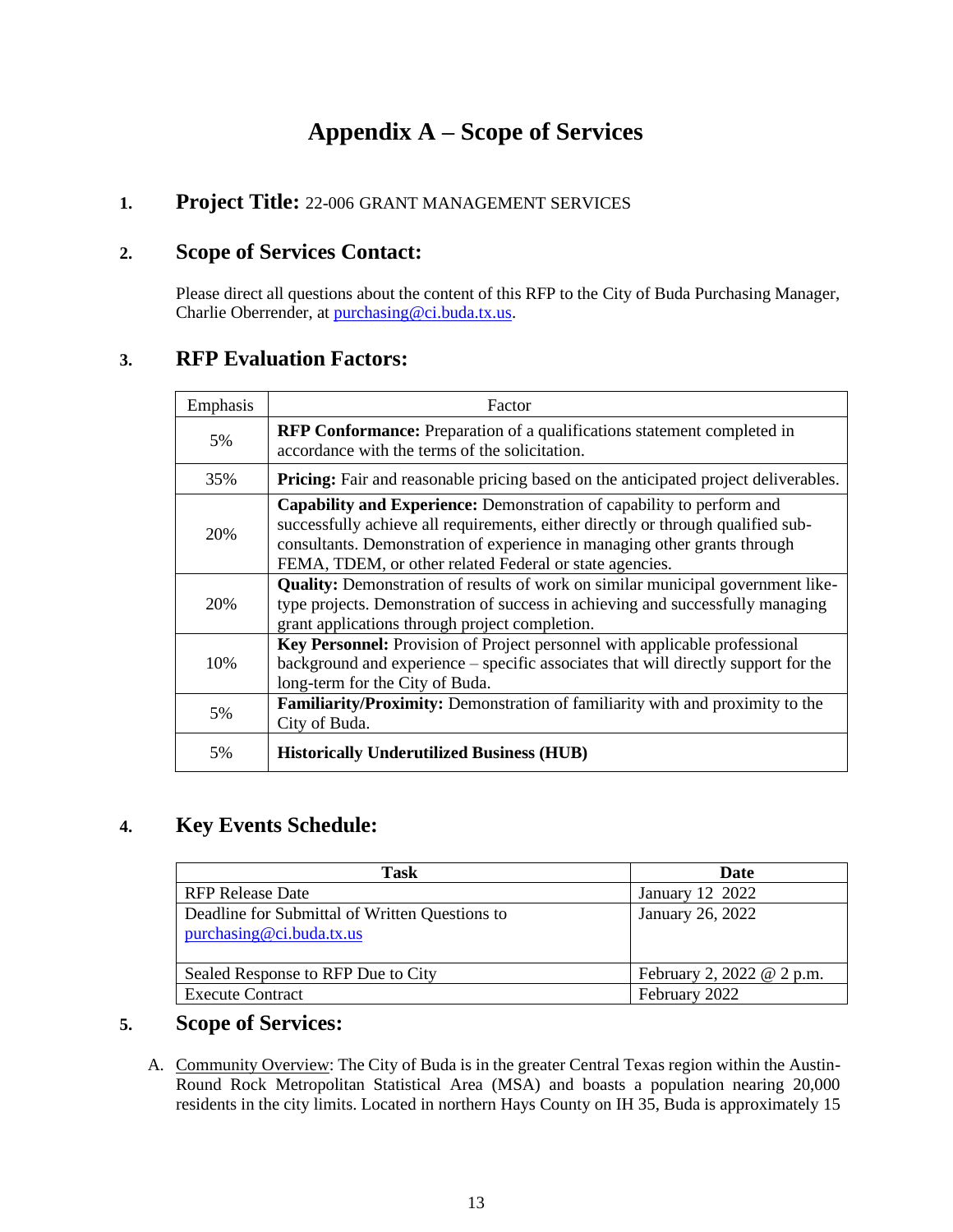miles south of downtown Austin and 15 miles north of San Marcos.

Since 2000, Buda is one of the fastest growing cities in the state of Texas largely attributed to its proximity to Austin and its location along the Interstate 35 corridor. Buda was designated as the "Outdoor Capitol of Texas" by the Texas Legislature.

B. Request for Proposals: The City of Buda, Texas is seeking to enter into a services contract with a competent consultant/managing firm to assist the pre-award and post-award management required by the City for the implementation of a FEMA HMGP Mitigation Project to increase resilience due to the impacts of climate change, if the City is awarded a State contract(s).

The following outlines the Request for Proposals.

Scope of Work: The management consultant or firm to be hired is to provide contract-related management services to the City including, but not limited to, the following:

- i. Pre-Award\* (services associated with developing and requesting Federal disaster assistance)
	- 1. Grant Writing and Application Preparation
	- 2. Respond to Requests for Information (RFI) regarding FEMA projects
	- 3. Facilitate Benefit-Cost Analysis (BCA) with engineering firm or local staff
	- 4. Assemble Environmental and Historic Preservation Review (EHP)
	- 5. Participate in Public Outreach if applicable (e.g. advertising, public meetings)
	- 6. Act as Liaison between project engineer, the State, and FEMA
	- 7. Attend workshops and meetings related to the development and submission of the application
- ii. Post-Award Grant Management Activities: (services associated with administering Federal disaster assistance)
	- 1. Record-keeping and financial management
	- 2. Environmental clearance procedures
	- 3. Real property acquisition procedures under Uniform Act
	- 4. Equal employment opportunity requirements
	- 5. Project Management (e.g. quarterly reports, reimbursement requests)
	- 6. Technical Monitoring (e.g. site visits, technical meetings)
	- 7. Monitor and evaluate the progress of the mitigation activity in accordance with the approved SOW and budget
	- 8. Project close-out assistance
- C. Submittals: The City is seeking to contract with a competent management consultant firm that has had experience in grants/contracts management. Please provide the following information:
	- i. Brief history of the proposing entity, including general background, knowledge of and experience working with the relevant agency
	- ii. Related experience in applying for federally funded construction projects
	- iii. A description of work performance and experience with HMGP including a list of at least 3 references from past local government clients
	- iv. A statement substantiating the service provider's resource and the ability to carry out the scope of work requested in a timely manner
	- v. Describe the service providers capacity to perform as well as resumes of all employees who will or may be assigned to provide services if your firm is awarded a contract through this solicitation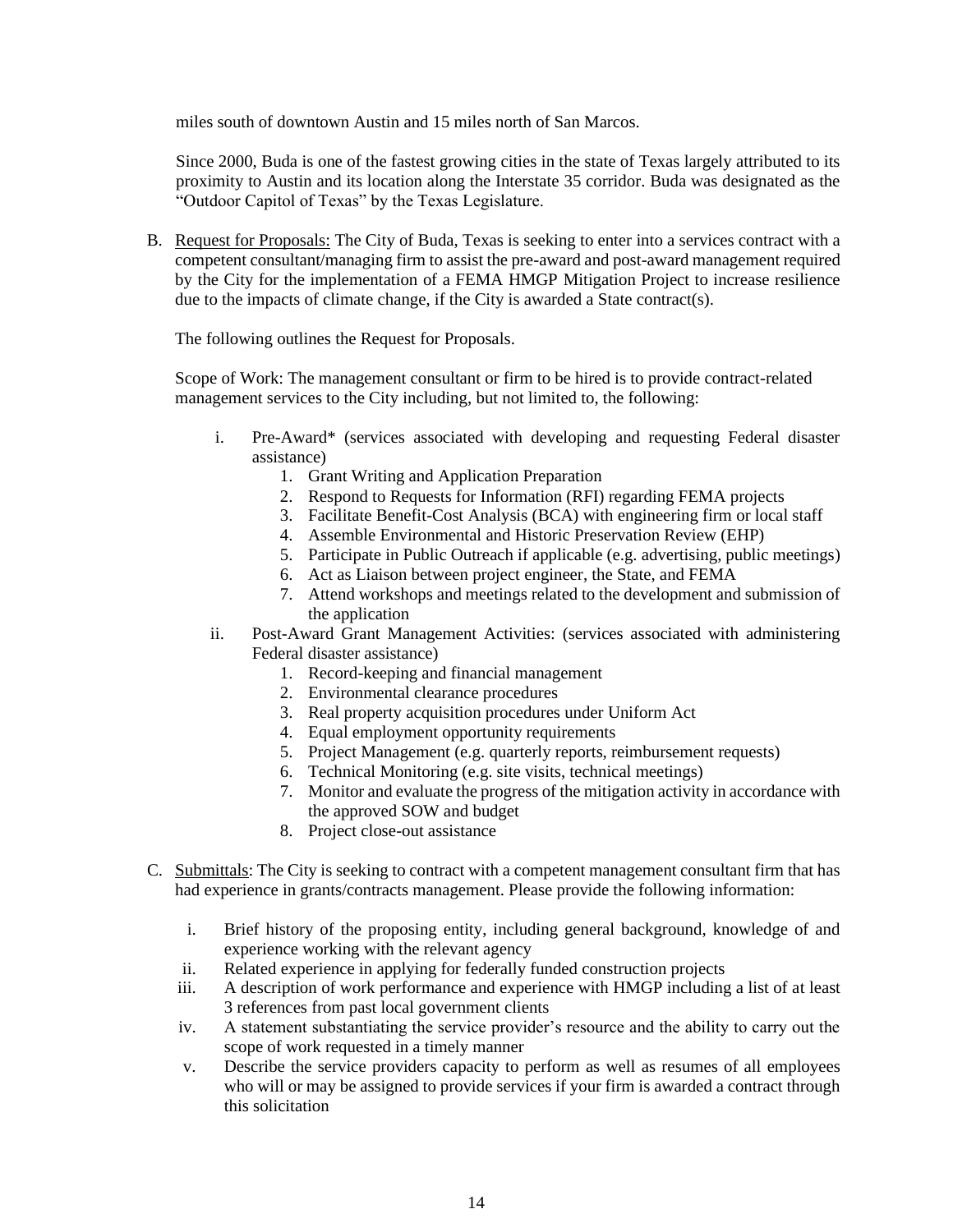D. Pre-Award cost must be identified as separate line items in the cost estimate of the application. Costs associated with implementation of the activity but incurred prior to Federal award or final approval are not eligible. If an award is not made, Pre-Award costs will not be reimbursed by FEMA. Pre-award costs are reimbursed when the project is approved and funded.

Note: Projects with specialized or complex technical information such as drainage projects will include two phases. Phase 1 will be for developing Hydrological and Hydraulic Studies, feasibility studies, and other technical studies. After Phase 1 deliverables have been developed and analyzed, a new BCA will be performed, and any necessary changes will be made in the Scope of Work and Budget. When Phase 1 deliverables have been approved by TDEM and FEMA, Phase 2 funding will follow.

Proposed Cost of Services: These include a proposed cost by project of what you or your firm feels is appropriate for each area of the Scope of Work. Please note that the City/County will not use lowest/best bid as the sole basis for entering into this contract.

\* If an award is not made, pre-award expenses will not be reimbursed by FEMA. Pre-award expenses are reimbursed when the project is approved and funded.

Affirmative Action: The City is an Affirmative Action/Equal Opportunity Employer and strives to attain goals for Section 3 of the Housing and Urban Development Act of 1968 (12 U.S.C. 1701u) as amended.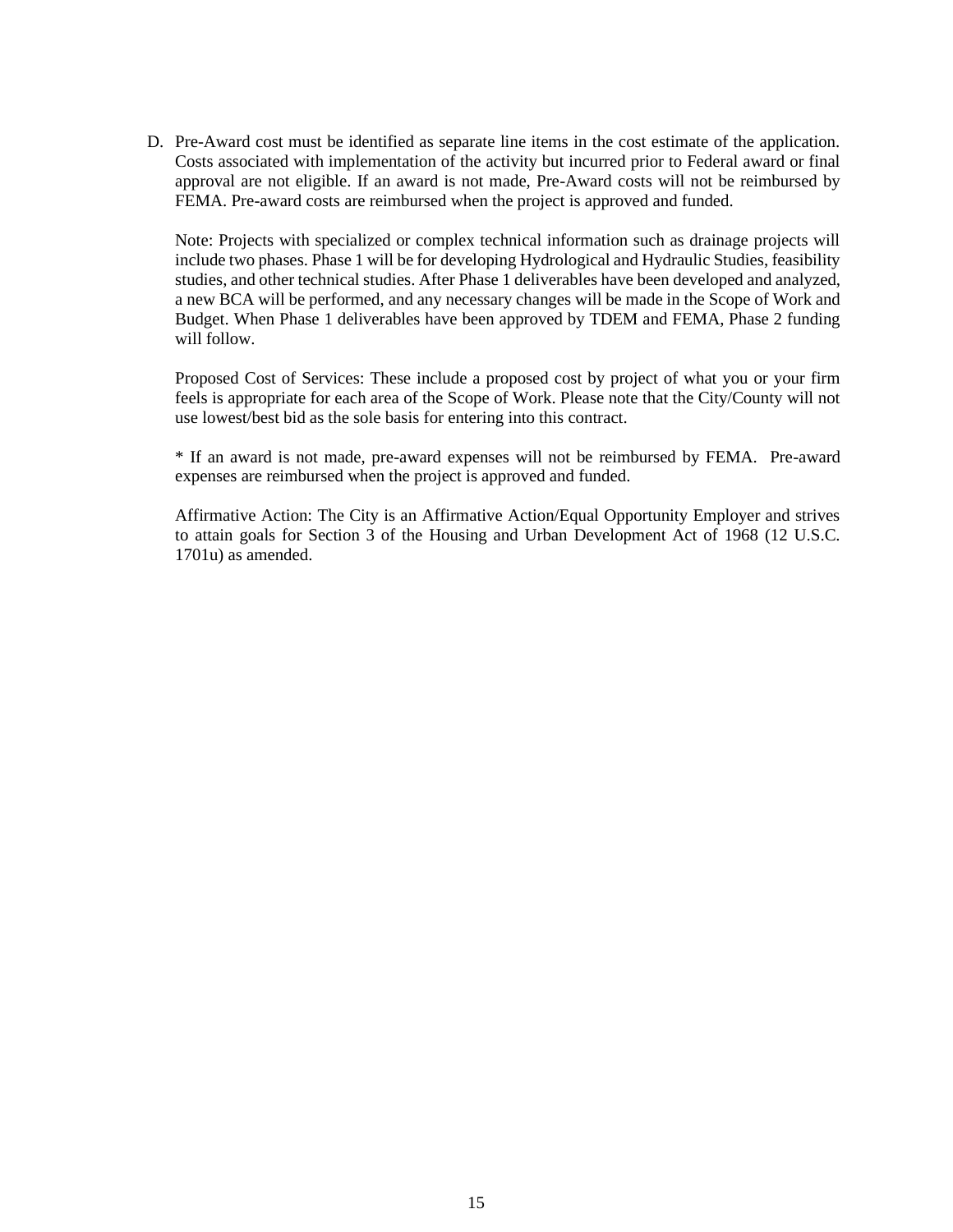## **Appendix B – Proposal**

#### *REQUIRED RFP INFORMATION. IN ORDER FOR A RESPONSE TO THIS RFP TO BE CONSIDERED COMPLETE, AND TO BE EVALUATED FOR A CONTRACT AWARD BY THE CITY, OFFEROR MUST SUBMIT ALL OF THE FOLLOWING INFORMATION*:

#### 1. Cover Sheet

The cover page of your proposal shall be the completed page 2 of this solicitation document.

2. Offeror's Letter

Provide a cover letter summarizing the Offeror's qualifications. The letter must be signed by an authorized representative of the Offeror.

- 3. Offeror's Staff
	- A. Project Team: Identify all members of the Offeror's team (including both team members and management) who will be providing any services proposed and include information which details their experience. Please provide resumes for all team members in an appendix.
	- B. Removal or Replacement of Key Staff: If an assigned staff person must be removed or replaced for any reason, the Offeror must pre-notify the City of the replacement person prior to performance on the project.
	- C. Business Establishment: State the number of years the Offeror's business has been established and operating. If Offeror's business has changed names or if the principals operating the business operate any similar businesses under different names or have operated any other businesses or changed the legal status or form of the business within the last five (5) years, all names, of predecessor business names, affiliated entities, and previous business entities operated by the principals, if different than present, must be provided.

State the number of years' experience the business has:  $\frac{1}{1}$  and the number of employees:

- D. Project Related Experience: All responses to the RFP must include detailed information that details the Offeror's experience and expertise in providing the requested services that demonstrates the Offeror's ability to logically plan and complete the requested project.
- E. Confidentiality/Non-Disclosure Agreement: The Offeror shall attach to its response to the RFP, it's recommended confidentiality and non-disclosure agreement that will apply to the Offeror and all its agents, employees or representatives whatsoever and shall be written to protect the City from the unauthorized release of information maintained in the city in locations where Offeror may have access. A successful Offeror shall be required to modify any such agreements so that they are applicable to Offeror's business entity and all agents, employees and representatives of the entity servicing the contract. All such proposed agreements shall be subject to approval by the City Attorney's Office.
- 4. Offeror's Experience and Qualifications
	- A. Describe experience in providing grant management services and other services identified in the Scope of Services.
	- B. Describe experiences working with granting agencies.
	- C. Describe capability to perform all aspects of the Project Scope of Services, either directly or through qualified sub-consultants; identify all proposed sub-consultants.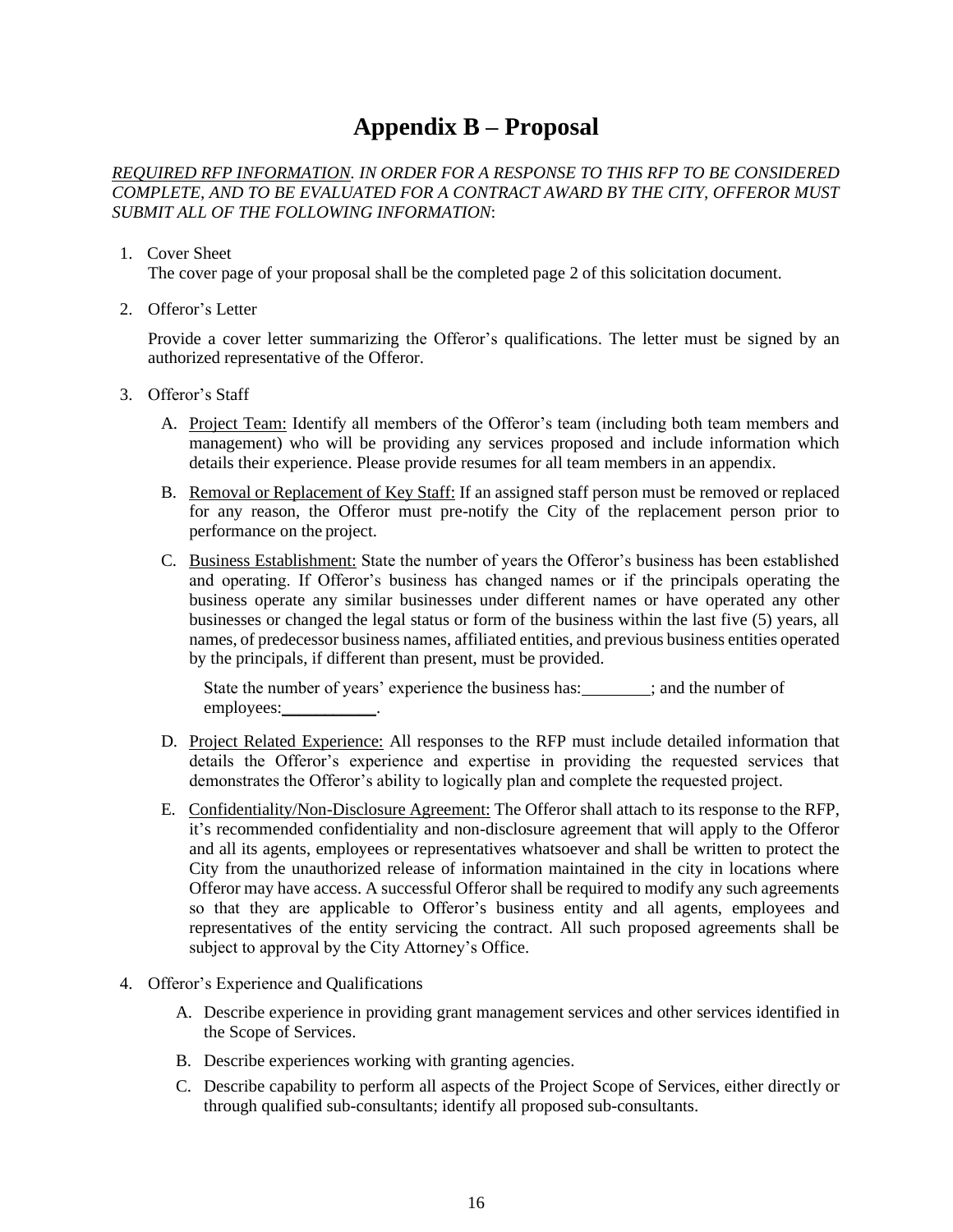- D. Describe experience in preparing display materials and conducting outreach meetings for the purpose of providing public information and building stakeholder consensus.
- E. Describe proposed Project personnel with applicable professional background and experience.
- F. Describe established QA/QC programs to ensure quality; competency in work on similar projects previously undertaken; and ability to finish projects within specified times and a stipulated project budget.
- G. Describe the process for managing and reporting the project budget. Include with your proposal a sample project budget report. Please provide a sample budget.
- H. Describe familiarity with and proximity to the City of Buda.
- 5. Offeror's References

Offeror shall provide four (4) references where Offeror has performed similar to or the same types of services as described herein. Please provide the client contact information including phone and email, project description and date the work was performed.

Example Reference Format:

| Client / Company Name:           |                |
|----------------------------------|----------------|
| <b>Contact Name:</b>             | Contact Title: |
|                                  |                |
| Phone:                           | Email:         |
| Date and Scope of Work Provided: |                |

- 6. Required Attachments
	- Please include signed copies of the attachments (ATTACHMENT I thru XIV) appended to the back of this solicitation document. All attachments must be submitted with the proposal, or the proposal may be disqualified as nonresponsive. If an attachment does not apply, please mark as "Not Applicable" and submit with the proposal.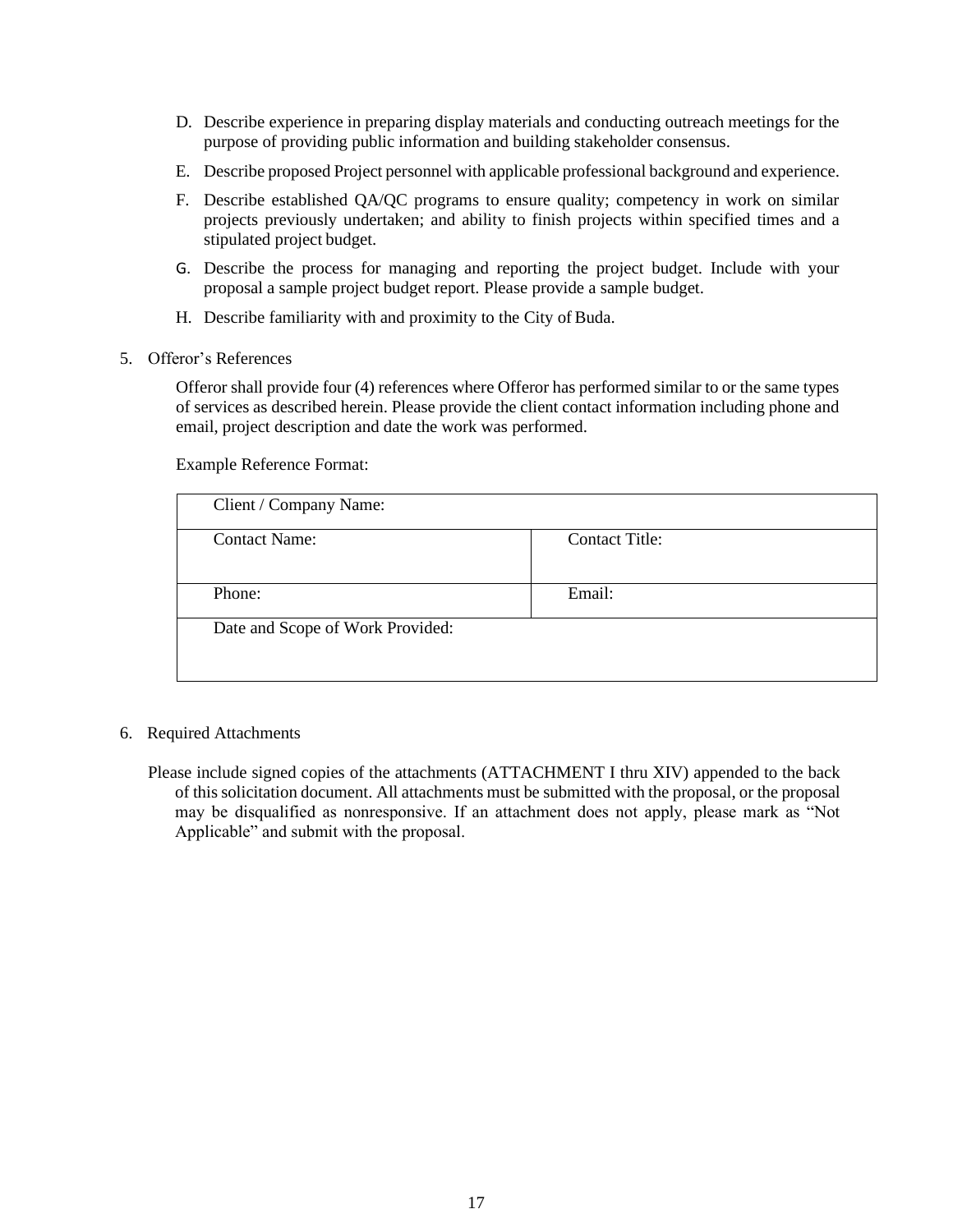#### **ATTACHMENT I: HOUSE BILL 89 VERIFICATION (REVISED)**

I, \_\_\_\_\_\_\_\_\_\_\_\_\_\_\_\_\_\_\_\_\_\_\_\_\_\_\_\_\_\_\_\_\_\_\_\_, [Person Name] the undersigned representative of

\_\_\_\_\_\_\_\_\_\_\_\_\_\_\_\_\_\_\_\_\_\_\_\_\_\_\_\_\_\_\_\_\_\_\_\_\_\_\_\_\_\_\_\_\_\_\_\_\_\_\_\_\_ [Company or Business Name] (hereafter referred to as Company) being an adult over the age of eighteen (18) years of age, does hereby depose and verify that the Company named above, under the provisions of Texas Government Code Chapter 2271:

- 1. Does not currently boycott the country of Israel; and
- 2. Will not boycott the country of Israel during the term of the contract with City of Buda, Texas.

Pursuant to Section 2270.001, Texas Government Code:

1. "Boycott Israel" means refusing to deal with, terminating business activities with, or otherwise taking any action that is intended to penalize, inflict economic harm on, or limit commercial relations specifically with Israel, or with a person or entity doing business in Israel or in an Israeli-controlled territory, but does not include an action made for ordinary business purposes; and

2. "Company" means a for-profit sole proprietorship, organization, association, corporation, partnership, joint venture, limited partnership, limited liability partnership, or any limited liability company, including a wholly owned subsidiary, majority-owned subsidiary, parent company or affiliate of those entities or business associations that exist to make a profit.

3. Pursuant to Section 2270.002 of the Texas Government Code, Respondent certifies that either

- (i) it meets an exemption criterion under Section 2270.002; or
- (ii) it does not boycott Israel and will not boycott Israel during the term of the contract resulting from this solicitation. Respondent shall state any facts that make it exempt from the boycott certification in its Response. (HB 793 –exemptions).

#### EXEMPTIONS APPLY TO THE FOLLOWING:

- A. Contract between a governmental entity and a company with less than 10 full-time employees
- B. Contract has a value of less than \$100,000 paid wholly or partly from public funds of the governmental entity

 $Signature:$   $\qquad \qquad$   $\qquad \qquad$   $\qquad \qquad$   $\qquad \qquad$   $\qquad \qquad$   $\qquad \qquad$   $\qquad \qquad$   $\qquad \qquad$   $\qquad \qquad$   $\qquad \qquad$   $\qquad \qquad$   $\qquad \qquad$   $\qquad \qquad$   $\qquad \qquad$   $\qquad \qquad$   $\qquad \qquad$   $\qquad \qquad$   $\qquad \qquad$   $\qquad \qquad$   $\qquad \qquad$   $\qquad \qquad$   $\qquad \qquad$   $\qquad \qquad$   $\qquad \qquad$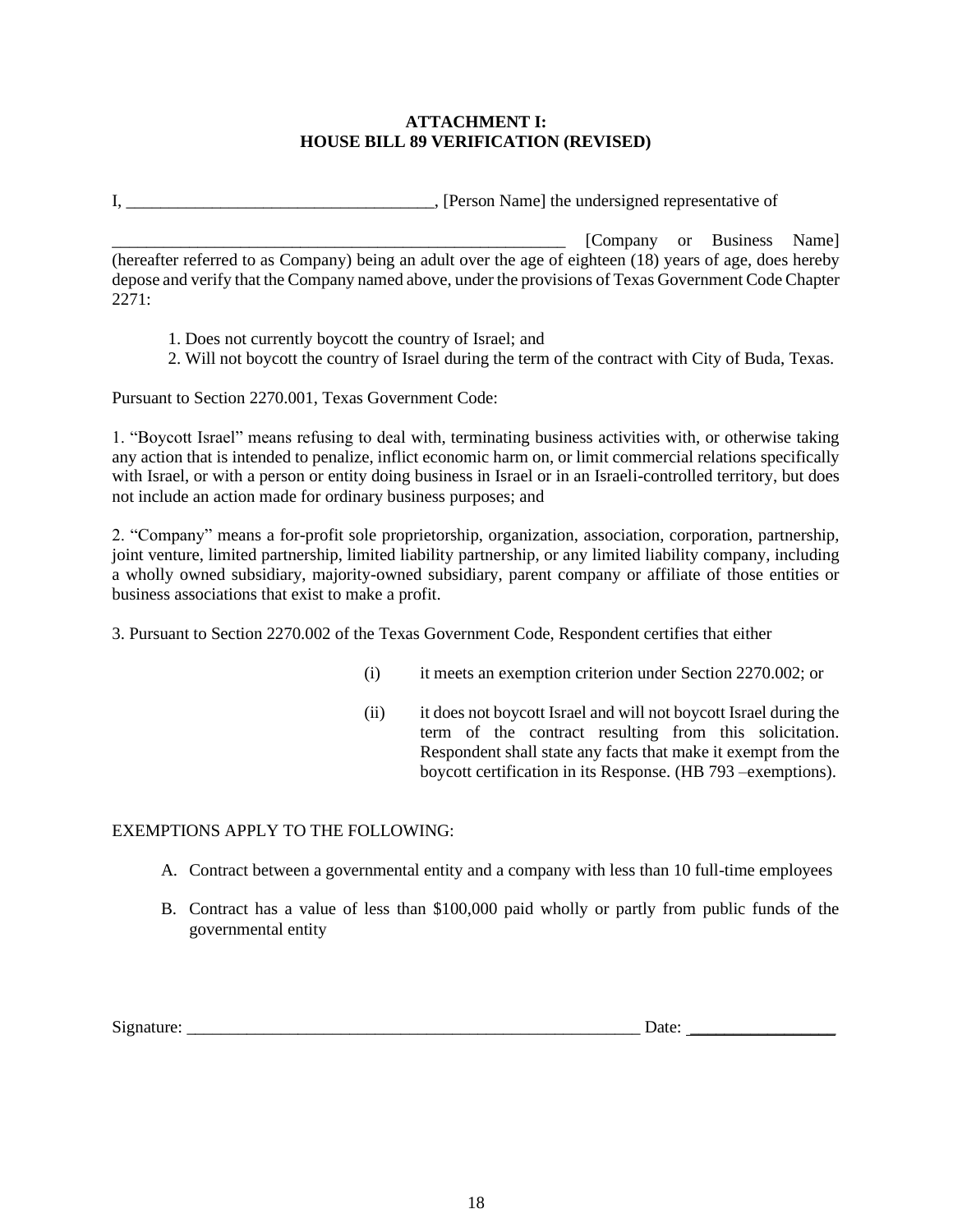## **ATTACHMENT II: CONFLICT OF INTEREST QUESTIONNAIRE**

r

| <b>CONFLICT OF INTEREST QUESTIONNAIRE</b>                                                                                                                                                                                                                                              | <b>FORM CIQ</b> |  |
|----------------------------------------------------------------------------------------------------------------------------------------------------------------------------------------------------------------------------------------------------------------------------------------|-----------------|--|
| For vendor or other person doing business with local governmental entity                                                                                                                                                                                                               |                 |  |
| This questionnaire reflects changes made to the law by H.B. 1491, 80th Leg., Regular Session.                                                                                                                                                                                          | OFFICE USE ONLY |  |
| This questionnaire is being filed in accordance with Chapter 176, Local Government Code<br>by a person who has a business relationship as defined by Section 176.001(1-a) with a local<br>governmental entity and the person meets requirements under Section 176.006(a).              | Date Received   |  |
| By law this questionnaire must be filed with the records administrator of the local governmental<br>entity not later than the 7th business day after the date the person becomes aware of facts<br>that require the statement to be filed. See Section 176.006, Local Government Code. |                 |  |
| A person commits an offense if the person knowingly violates Section 176.006, Local<br>Government Code, An offense under this section is a Class C misdemeanor.                                                                                                                        |                 |  |
| Name of person who has a business relationship with local governmental entity.                                                                                                                                                                                                         |                 |  |
| $\mathbf{2}$<br>Check this box if you are filing an update to a previously filed questionnaire.                                                                                                                                                                                        |                 |  |
| (The law requires that you file an updated completed questionnaire with the appropriate filing authority not<br>later than the 7th business day after the date the originally filed questionnaire becomes incomplete or inaccurate.)                                                   |                 |  |
| 3<br>Name of local government officer with whom filer has employment or business relationship.                                                                                                                                                                                         |                 |  |
| Name of Officer                                                                                                                                                                                                                                                                        |                 |  |
| This section (item 3 including subparts A, B, C & D) must be completed for each officer with whom the filer has an<br>employment or other business relationship as defined by Section 176.001(1-a), Local Government Code. Attach additional<br>pages to this Form CIQ as necessary.   |                 |  |
| A. Is the local government officer named in this section receiving or likely to receive taxable income, other than investment<br>income, from the filer of the questionnaire?                                                                                                          |                 |  |
| No<br>Yes                                                                                                                                                                                                                                                                              |                 |  |
| B. Is the filer of the questionnaire receiving or likely to receive taxable income, other than investment income, from or at the<br>direction of the local government officer named in this section AND the taxable income is not received from the local<br>governmental entity?      |                 |  |
| <b>No</b><br>Yes                                                                                                                                                                                                                                                                       |                 |  |
| C. Is the filer of this questionnaire employed by a corporation or other business entity with respect to which the local<br>government officer serves as an officer or director, or holds an ownership of 10 percent or more?                                                          |                 |  |
| Yes<br>No                                                                                                                                                                                                                                                                              |                 |  |
| D. Describe each employment or business relationship with the local government officer named in this section.                                                                                                                                                                          |                 |  |
|                                                                                                                                                                                                                                                                                        |                 |  |
| Signature of person doing business with the governmental entity                                                                                                                                                                                                                        | Date            |  |
|                                                                                                                                                                                                                                                                                        |                 |  |

Adopted 06/29/2007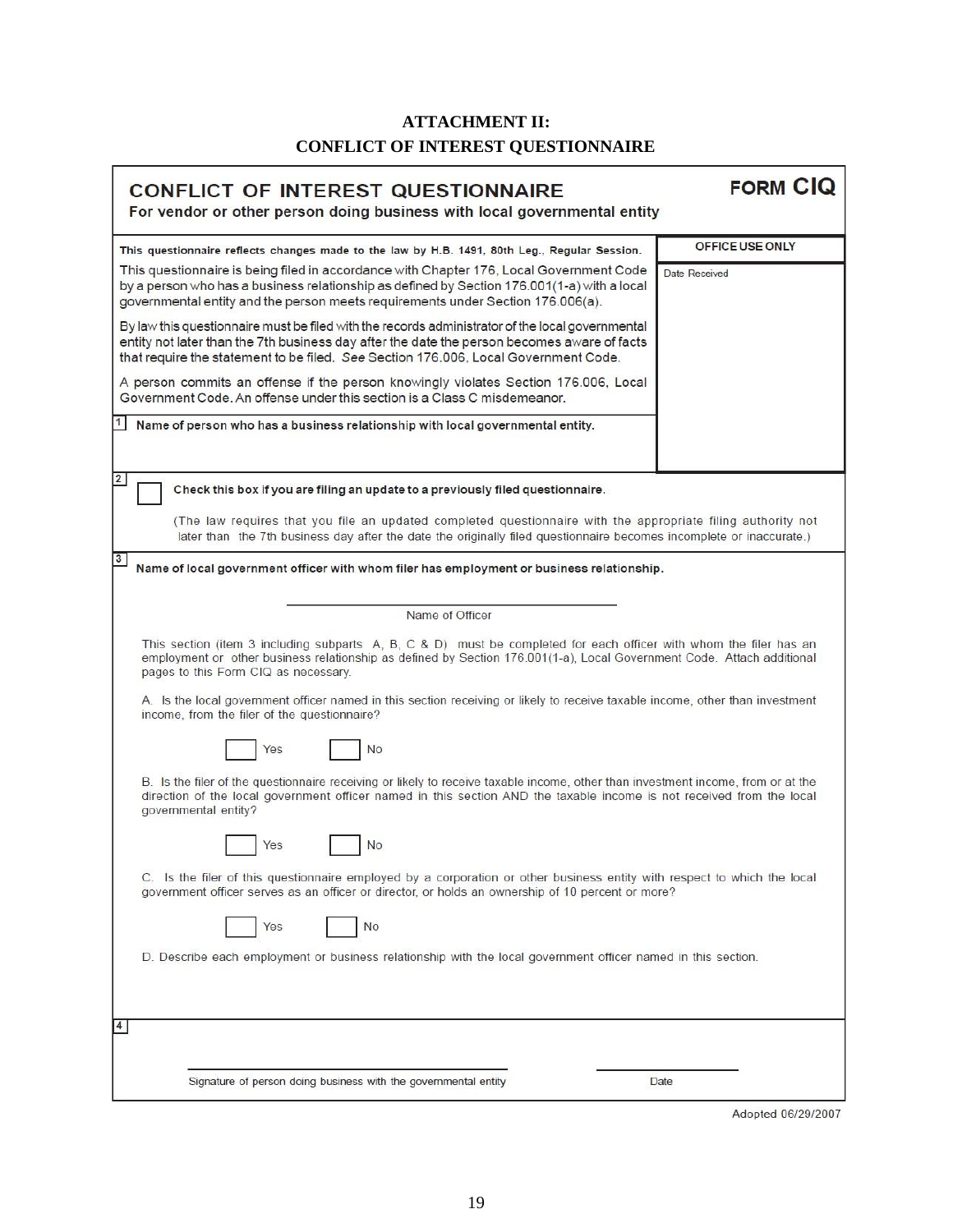#### **ATTACHMENT III: OFFEROR'S REPRESENTATIONS**

Offeror makes the following representations as required in the RFP:

- A. Gratuities/Bribes: Offeror certifies that no bribes in the form of entertainment, gifts, or otherwise, were offered or given by the successful Offeror, or its agent or representative, to any City officer, employee or elected representative, with respect to this RFP or any contract with the City, and that if any such bribe is found to have been made this shall be grounds for voiding of the contract.
- B. Financial Participation: Offeror certifies that it has not received compensation from the City to participate in preparing the specifications or RFP on which the Proposal is based and acknowledges that this contract may be terminated and/or payment withheld if this certification is inaccurate.
- C. Required Licenses: Offeror certifies that he holds all licenses required by the State of Texas for a provider of the goods and/or services described by the Scope of Services herein.
- D. Authority to Submit Proposal and Enter Contract: The person signing on behalf of Offeror certifies that the signer has authority to submit the Proposal on behalf of the Offeror and to bind the Offeror to any resulting contract.
- E. **Anti-Boycott of Energy Companies.** Offeror verifies that it does not boycott energy companies and will not boycott energy companies, as those terms are defined by Chapter 2274, Government Code, as enacted by S.B. 13, 87th Legislature, Regular Session, during the Term of this Agreement. This provision excludes a company with 10 or more full-time employees and a contract that has a value of \$100,000 or more to be paid wholly or partly from the entity's public funds, as well as a sole proprietorship as a contractor for purposes of this prohibition.
- F. **Nondiscrimination Against Firearm and Ammunition Industries***.* Offeror verifies that it does not have a practice, policy, guidance, or directive that discriminates against a firearm entity or firearm trade association and will not discriminate during the Term of this Agreement against a firearm entity or firearm trade association, as those terms are defined by Chapter 2274, Government Code, as enacted by S.B. 19, 87th Legislature, Regular Session.
- G. **Public Information.** The requirements of Subchapter [J,](http://www.statutes.legis.state.tx.us/GetStatute.aspx?Code=GV&Value=552.371) Chapter [552,](http://www.statutes.legis.state.tx.us/GetStatute.aspx?Code=GV&Value=552) Government Code, may apply to this contract and the Offeror or vendor agrees that the contract can be terminated if the Offeror or vendor knowingly or intentionally fails to comply with a requirement of that subchapter.

#### **Acknowledgment**

By signing its submission, Offeror acknowledges that it has read and understands the above requirements for acceptance of the Offeror's proposal.

Name of Offeror: \_\_\_\_\_\_\_\_\_\_\_\_\_\_\_\_\_\_\_\_\_\_\_\_\_\_\_\_\_\_\_\_\_\_\_\_\_\_\_\_\_\_\_\_\_\_\_\_\_\_\_\_\_\_\_\_\_\_\_\_\_\_\_\_\_\_\_\_\_\_

Signature of Authorized Representative: \_\_\_\_\_\_\_\_\_\_\_\_\_\_\_\_\_\_\_\_\_\_\_\_\_\_\_\_\_\_\_\_\_\_\_\_\_\_\_\_\_\_\_\_\_\_\_\_\_\_\_

| Date: |  |
|-------|--|
|       |  |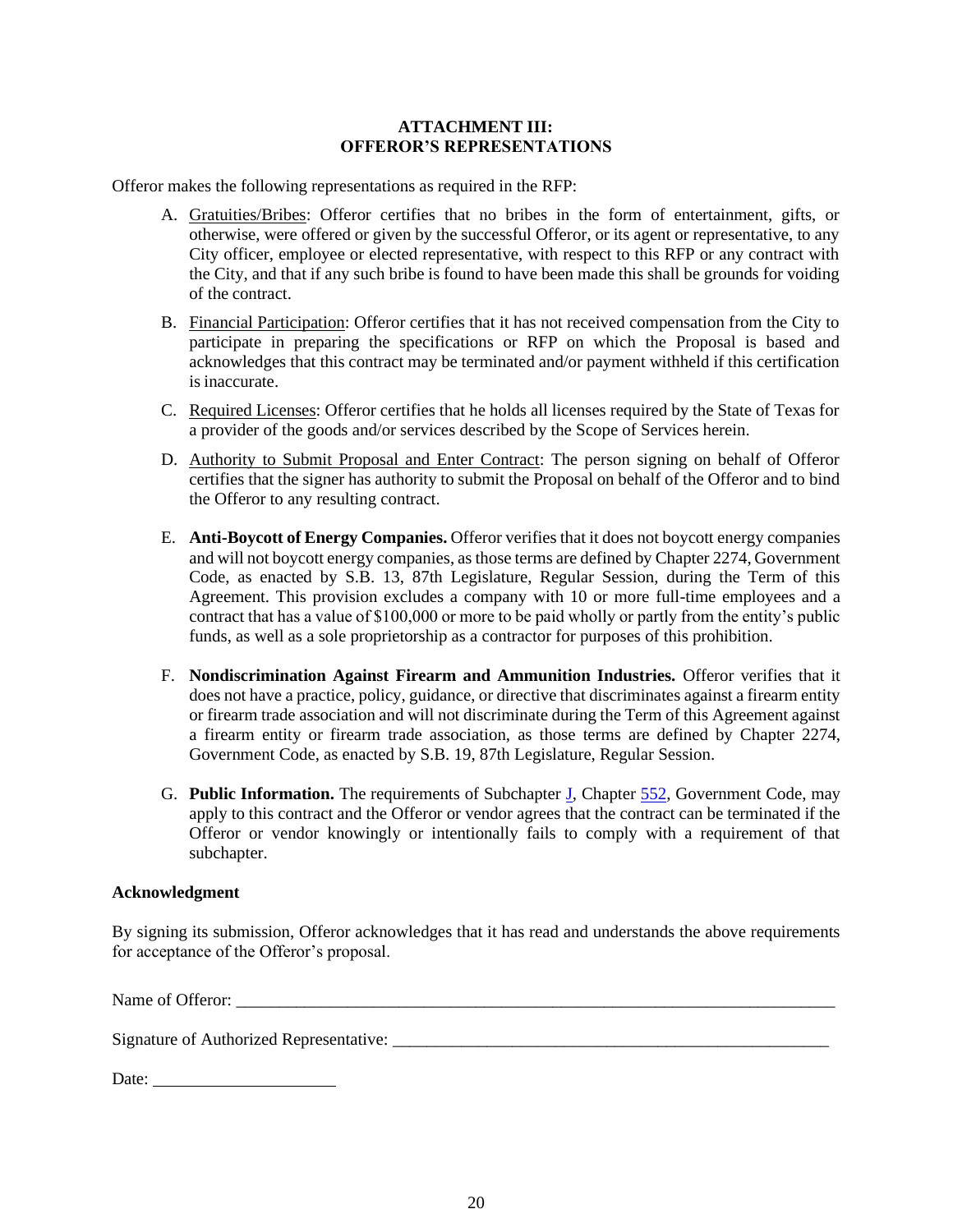#### **ATTACHMENT IV: CERTIFICATION REGARDING DEBARMENT, SUSPENSION AND OTHER RESPONSIBILITY MATTERS**

This certification is required by the Federal Regulations Implementing Executive Order 12549, Debarment and Suspension, 45 CFR Part 93, Government-wide Debarment and Suspension, for the Department of Agriculture (7 CFR Part 3017), Department of Labor (29 CFR Part 98), Department of Education (34 CFR Parts 85, 668, 682), Department of Health and Human Services (45 CFR Part 76).

The undersigned certifies, to the best of his or her knowledge and belief, that both it and its principals:

- 1. Are not presently debarred, suspended, proposed for debarment, declared ineligible, or voluntarily excluded from participation in this transaction by any federal department or agency;
- 2. Have not within a three-year period preceding this contract been convicted of or had a civil judgment rendered against them for commission of fraud or a criminal offense in connection with obtaining, attempting to obtain, or performing a public (Federal, State, or Local) transaction or contract under a public transaction, violation of federal or State antitrust statues or commission of embezzlement, theft, forgery, bribery, falsification, or destruction of records, making false Proposals, or receiving stolen property;
- 3. Are not presently indicated for or otherwise criminally or civilly charged by a government entity with commission of any of the offense enumerated in Paragraph (2) of this certification; and,
- 4. Have not within a three-year period preceding this contract had one or more public transactions terminated for cause or default.

Where the prospective recipient of federal assistance funds is unable to certify to any of the qualifications in this certification, such prospective recipient shall attach an explanation to this certification form.

#### **Acknowledgment**

By signing its submission, Offeror acknowledges that it has read and understands the above requirements for acceptance of the Offeror's proposals.

Name of Offeror:

Signature of Authorized Representative: \_\_\_\_\_\_\_\_\_\_\_\_\_\_\_\_\_\_\_\_\_\_\_\_\_\_\_\_\_\_\_\_\_\_\_\_\_\_\_\_\_\_\_\_\_\_\_\_\_\_\_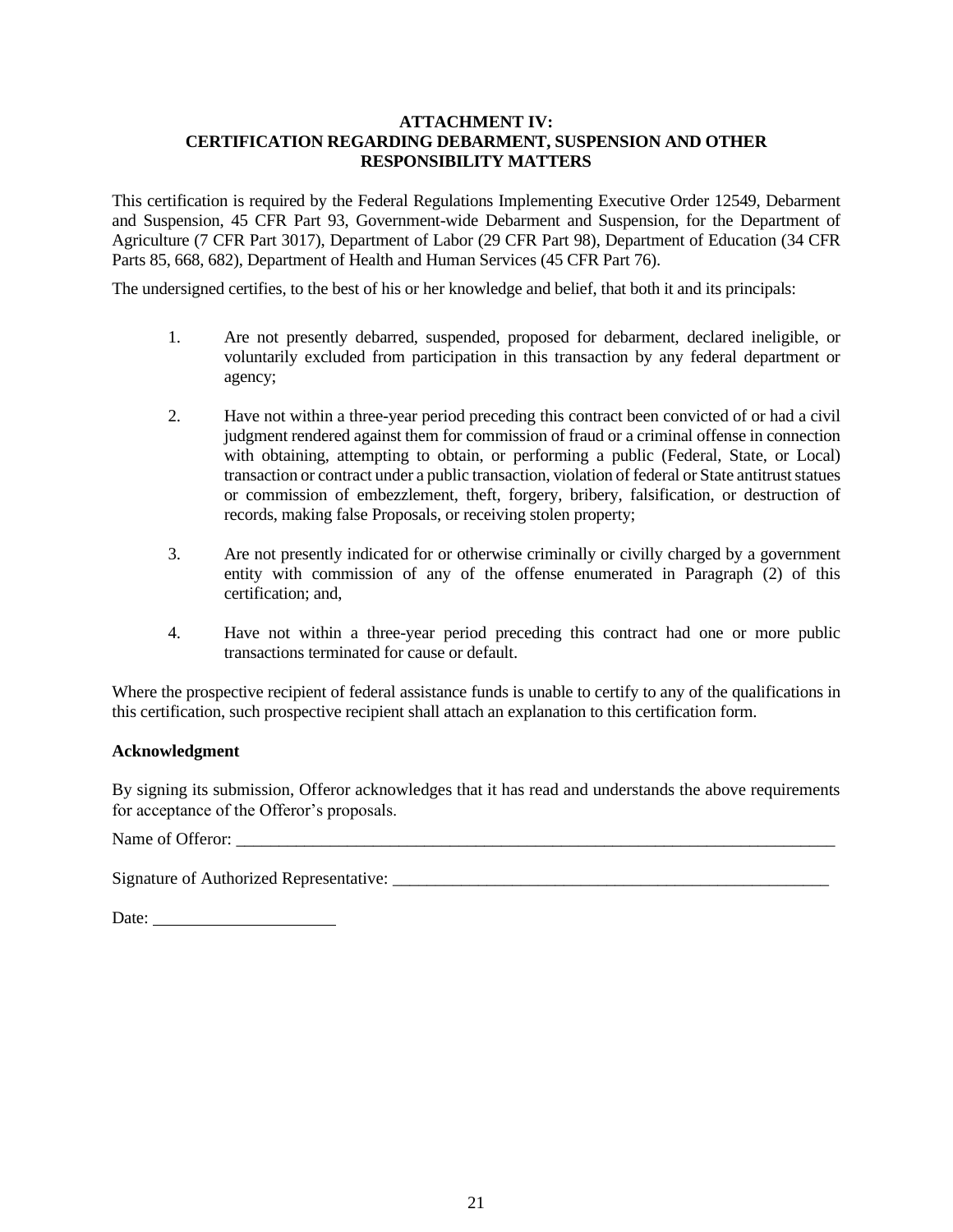#### **ATTACHMENT V: CERTIFICATION REGARDING LOBBYING**

The undersigned certifies, to the best of his or her knowledge or belief, that:

- 1. No federal appropriated funds have been paid or will be paid to any person for influencing or attempting to influence an officer or employee of any agency, a Member of Congress, an officer or employee of Congress, or an officer or employee of a Member of Congress in connection with the awarding of any federal contract, the making of any federal loan, the entering into of any cooperative Contract, and the extension, continuation, renewal, amendment, or modification or any federal contract, grant, loan, or cooperative contract; and
- 2. If any funds other than federal appropriated funds have been paid or will be paid to any person for influencing or attempting to influence an officer or employee of any agency, a Member of Congress, an officer or employee of Congress, or an employee of a Member of Congress in connection with this federal contract, grant, loan, and or cooperative contract, the undersigned shall complete and submit Standard Form – LLL, "Disclosure Form to Report Lobbying", in accordance with the instructions.
- 3. The undersigned shall require that the language of this certification be included in the award documents for all sub-awards at all tiers and that all sub-recipients shall certify accordingly.

#### **Acknowledgment**

By signing its submission, Offeror acknowledges that it has read and understands the above requirements for acceptance of the Offeror's proposals.

Name of Offeror:

Signature of Authorized Representative: \_\_\_\_\_\_\_\_\_\_\_\_\_\_\_\_\_\_\_\_\_\_\_\_\_\_\_\_\_\_\_\_\_\_\_\_\_\_\_\_\_\_\_\_\_\_\_\_\_\_\_

Date: **Date:**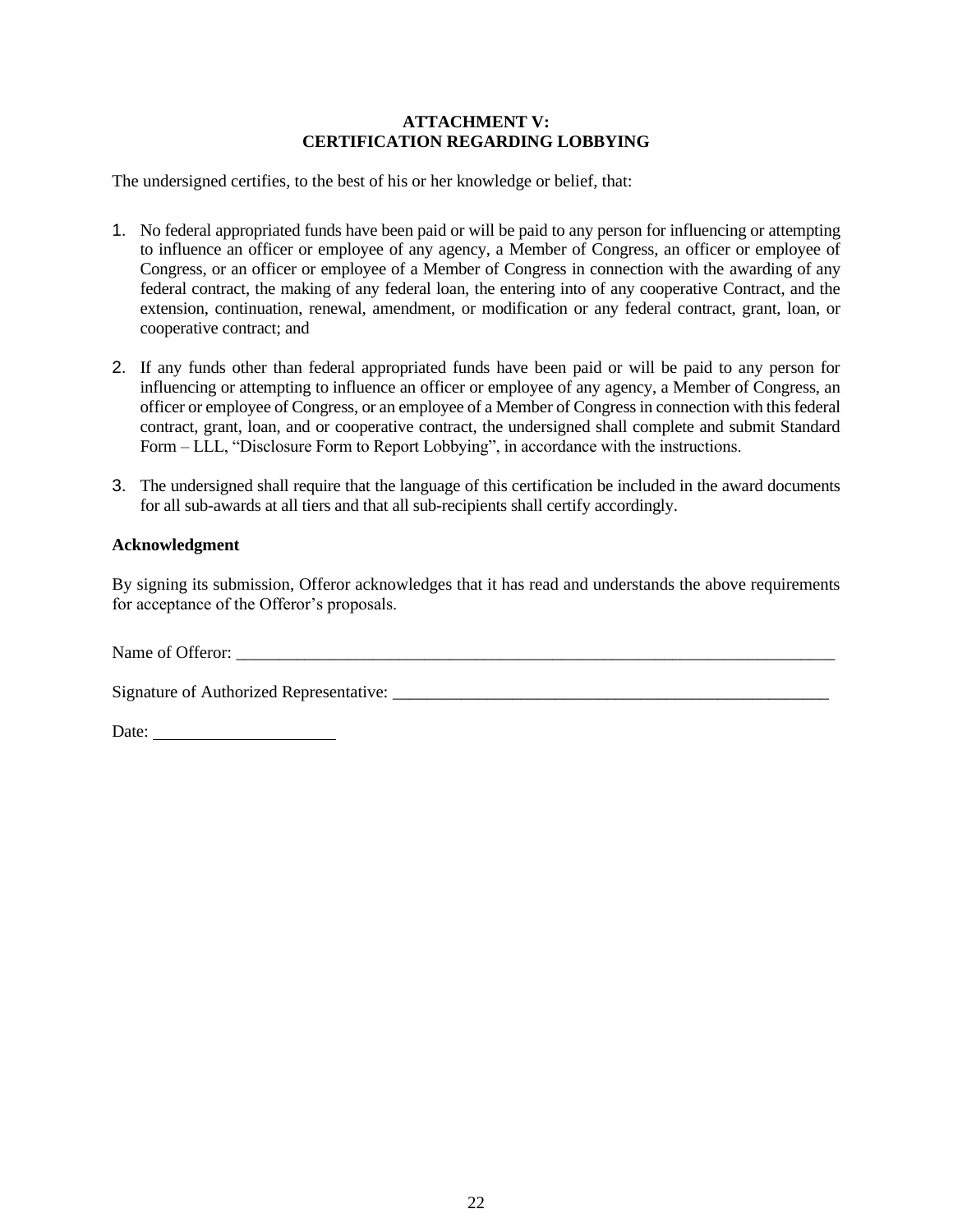#### **ATTACHMENT VI: DRUG-FREE WORKPLACE CERTIFICATION**

The (company name) will provide a Drug Free Work Place in compliance with the Drug Free Work Place Act of 1988. The unlawful manufacture, distribution, dispensing, possession or use of a controlled substance is prohibited on the premises of the

 (company name) or any of its facilities. Any employee who violates this prohibition will be subject to disciplinary action up to and including termination. All employees, as a condition of employment, will comply with this policy.

## **CERTIFICATION REGARDING DRUG-FREE WORKPLACE**

This certification is required by the Federal Regulations Implementing Sections 5151-5160 of the Drug-Free Workplace Act, 41 U.S.C. 701, for the Department of Agriculture (7 CFR Part 3017), Department of Labor (29 CFR Part 98), Department of Education (34 CFR Parts 85, 668 and 682), Department of Health and Human Services (45 CFR Part 76).

The undersigned subcontractor certifies it will provide a drug-free workplace by:

Publishing a policy Proposal notifying employees that the unlawful manufacture, distribution, dispensing, possession or use of a controlled substance is prohibited in the workplace and specifying the consequences of any such action by an employee;

Establishing an ongoing drug-free awareness program to inform employees of the dangers of drug abuse in the workplace, the subcontractor's policy of maintaining a drug-free workplace, the availability of counseling, rehabilitation and employee assistance programs, and the penalties that may be imposed on employees for drug violations in the workplace;

Providing each employee with a copy of the subcontractor's policy Proposal;

Notifying the employees in the subcontractor's policy Proposal that as a condition of employment under this subcontract, employees shall abide by the terms of the policy Proposal and notifying the subcontractor in writing within five days after any conviction for a violation by the employee of a criminal drug abuse statue in the workplace;

Notifying the Board within ten (10) days of the subcontractor's receipt of a notice of a conviction of any employee; and,

Taking appropriate personnel action against an employee convicted of violating a criminal drug statue or requires such employee to participate in a drug abuse assistance or rehabilitation program.

(Acknowledgement Follows)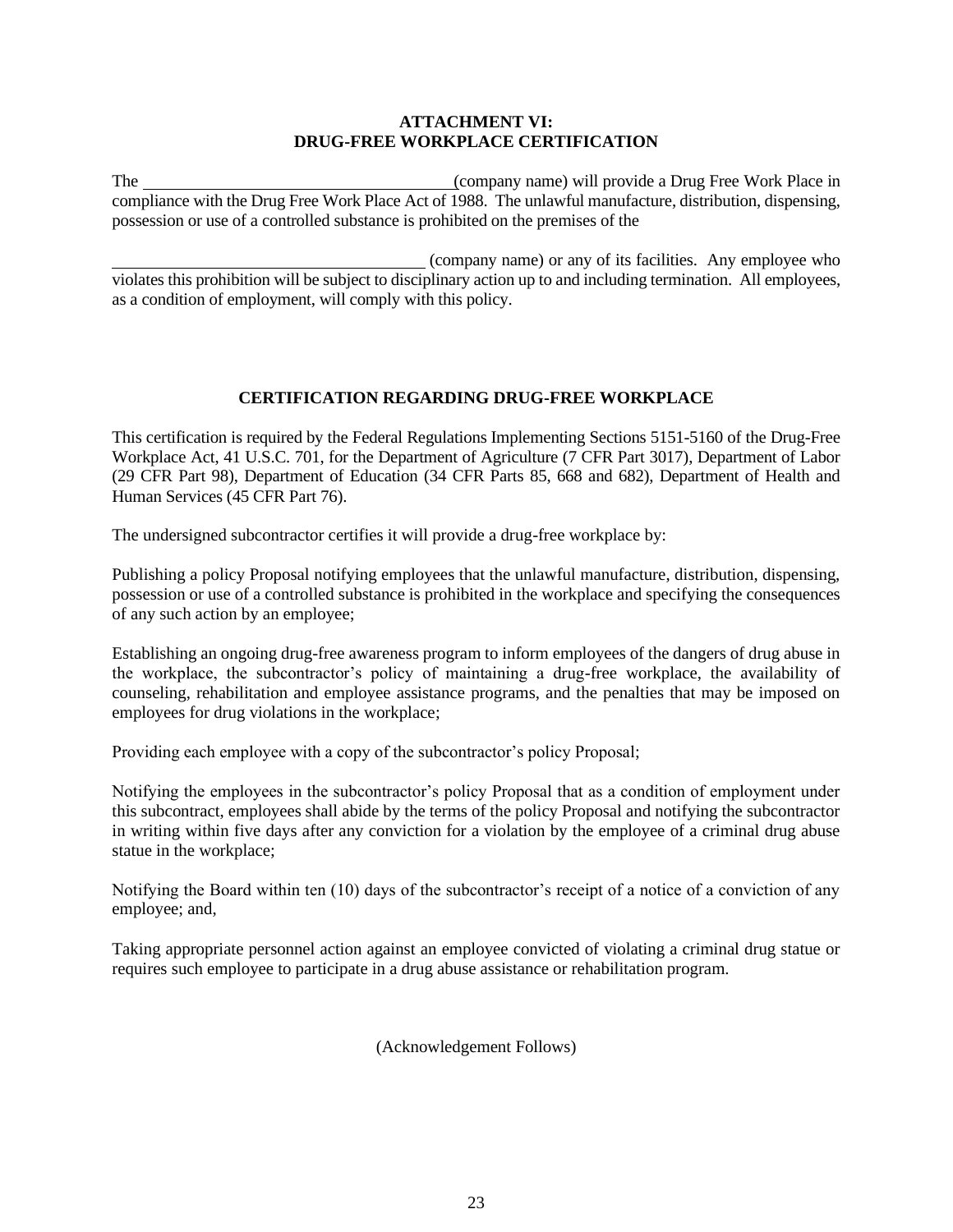## **Acknowledgment**

By signing its submission, Offeror acknowledges that it has read and understands the above requirements for acceptance of the Offeror's proposals.

Name of Offeror: \_\_\_\_\_\_\_\_\_\_\_\_\_\_\_\_\_\_\_\_\_\_\_\_\_\_\_\_\_\_\_\_\_\_\_\_\_\_\_\_\_\_\_\_\_\_\_\_\_\_\_\_\_\_\_\_\_\_\_\_\_\_\_\_\_\_\_\_\_\_

Signature of Authorized Representative: \_\_\_\_\_\_\_\_\_\_\_\_\_\_\_\_\_\_\_\_\_\_\_\_\_\_\_\_\_\_\_\_\_\_\_\_\_\_\_\_\_\_\_\_\_\_\_\_\_\_\_

Date: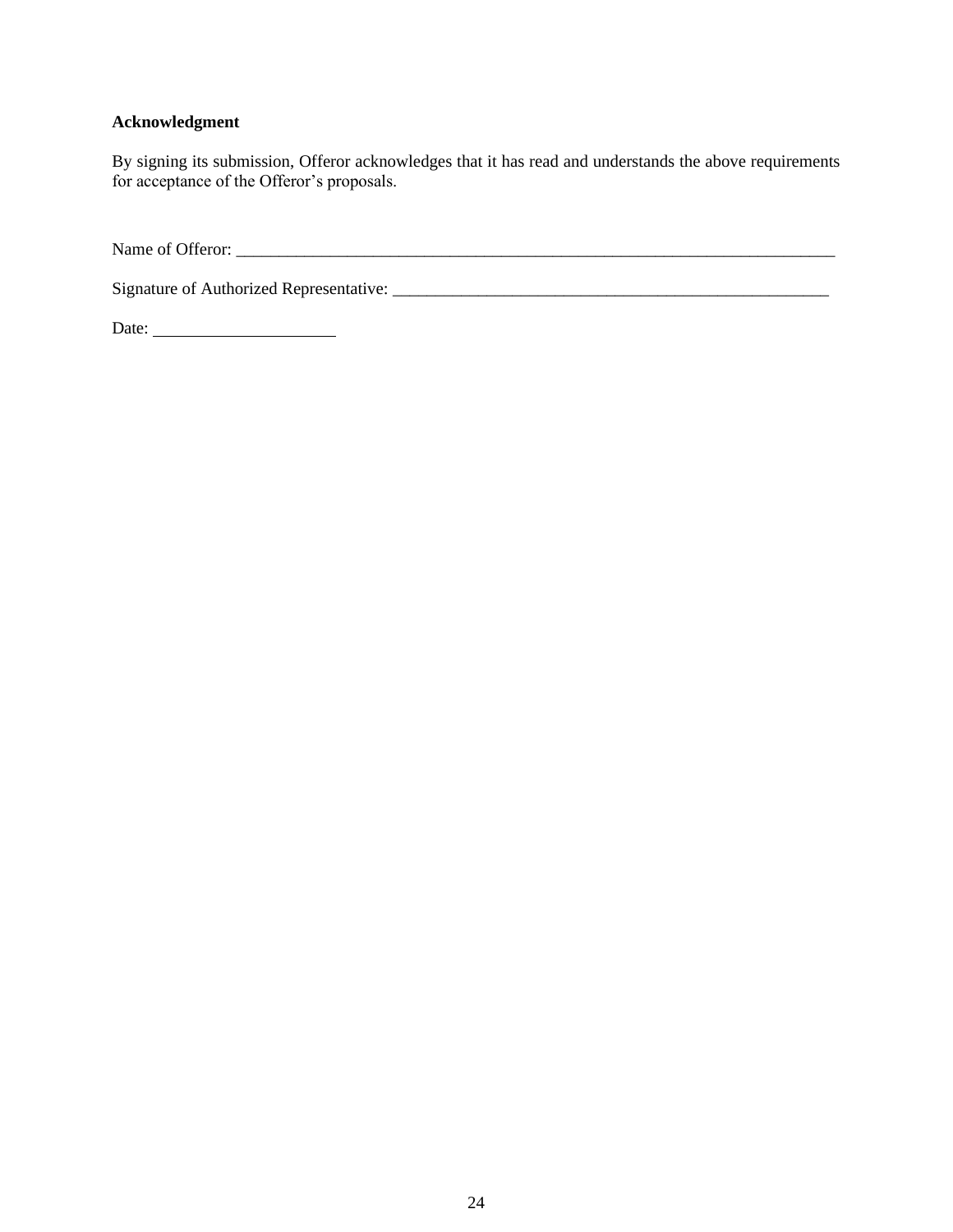#### **ATTACHMENT VII: CERTIFICATION REGARDING DISCLOSURE OF CONFLICT OF INTEREST**

The undersigned certifies that, to the best of his or her knowledge or belief, that:

"No employee of the contractor, no member of the contractor's governing board or body, and no person who exercises any functions or responsibilities in the review or approval of the undertaking or carrying out of this contract shall participate in any decision relating to this contract which affects his/her personal pecuniary interest.

Executives and employees of contractor shall be particularly aware of the varying degrees of influence that can be exerted by personal friends and associates and, in administering the contract, shall exercise due diligence to avoid situations which give rise to an assertion that favorable treatment is being granted to friends and associates. When it is in the public interest for the contractor to conduct business with a friend or associate of an executive or employee of the contractor, an elected official in the area or a member of the North Central Texas Council of Governments, a permanent record of the transaction shall be retained.

Any executive or employee of the contractor, an elected official in the area or a member of the City, shall not solicit or accept money or any other consideration from a third person, for the performance of an act reimbursed in whole or part by contractor or Department. Supplies, tools, materials, equipment or services purchased with contract funds shall be used solely for purposes allowed under this contract. No member of the NC shall cast a vote on the provision of services by that member (or any organization which that member represents) or vote on any matter which would provide a direct or indirect financial benefit to the member or any business or organization which the member directly represents".

No officer, employee or paid consultant of the contractor is a member of the City.

No officer, manager or paid consultant of the contractor is married to a member of the City.

No member of City directly owns, controls or has interest in the contractor.

The contractor has disclosed any interest, fact, or circumstance that does or may present a potential conflict of interest.

No member of the City receives compensation from the contractor for lobbying activities as defined in Chapter 305 of the Texas Government Code.

Should the contractor fail to abide by the foregoing covenants and affirmations regarding conflict of interest, the contractor shall not be entitled to the recovery of any costs or expenses incurred in relation to the contract and shall immediately refund to the City of Buda any fees or expenses that may have been paid under this contract and shall further be liable for any other costs incurred or damages sustained by the City as it relates to this contract.

(Acknowledgement Follows)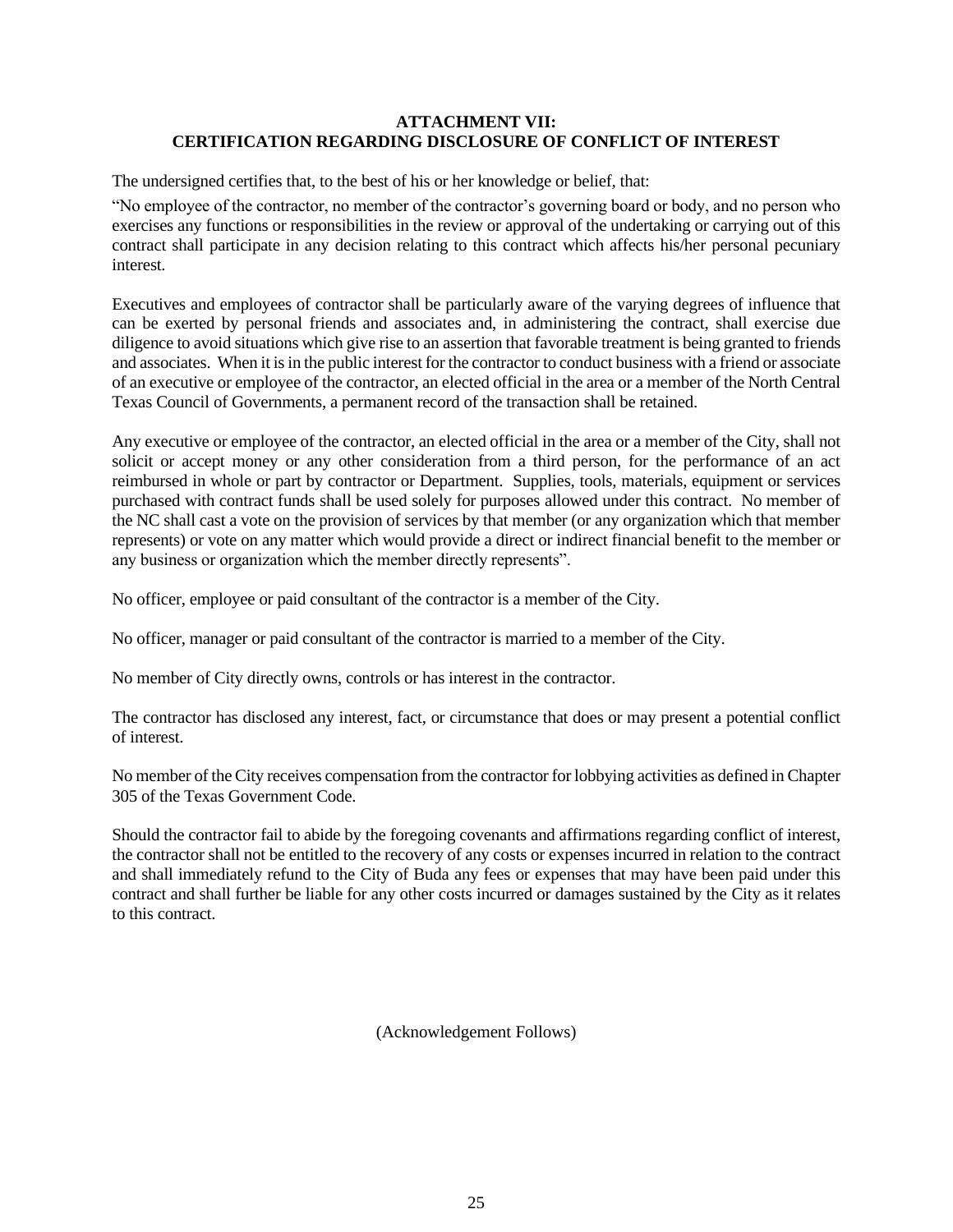## **Acknowledgment**

By signing its submission, Offeror acknowledges that it has read and understands the above requirements for acceptance of the Offeror's proposals.

Name of Offeror: \_\_\_\_\_\_\_\_\_\_\_\_\_\_\_\_\_\_\_\_\_\_\_\_\_\_\_\_\_\_\_\_\_\_\_\_\_\_\_\_\_\_\_\_\_\_\_\_\_\_\_\_\_\_\_\_\_\_\_\_\_\_\_\_\_\_\_\_\_\_

Signature of Authorized Representative: \_\_\_\_\_\_\_\_\_\_\_\_\_\_\_\_\_\_\_\_\_\_\_\_\_\_\_\_\_\_\_\_\_\_\_\_\_\_\_\_\_\_\_\_\_\_\_\_\_\_\_

Date: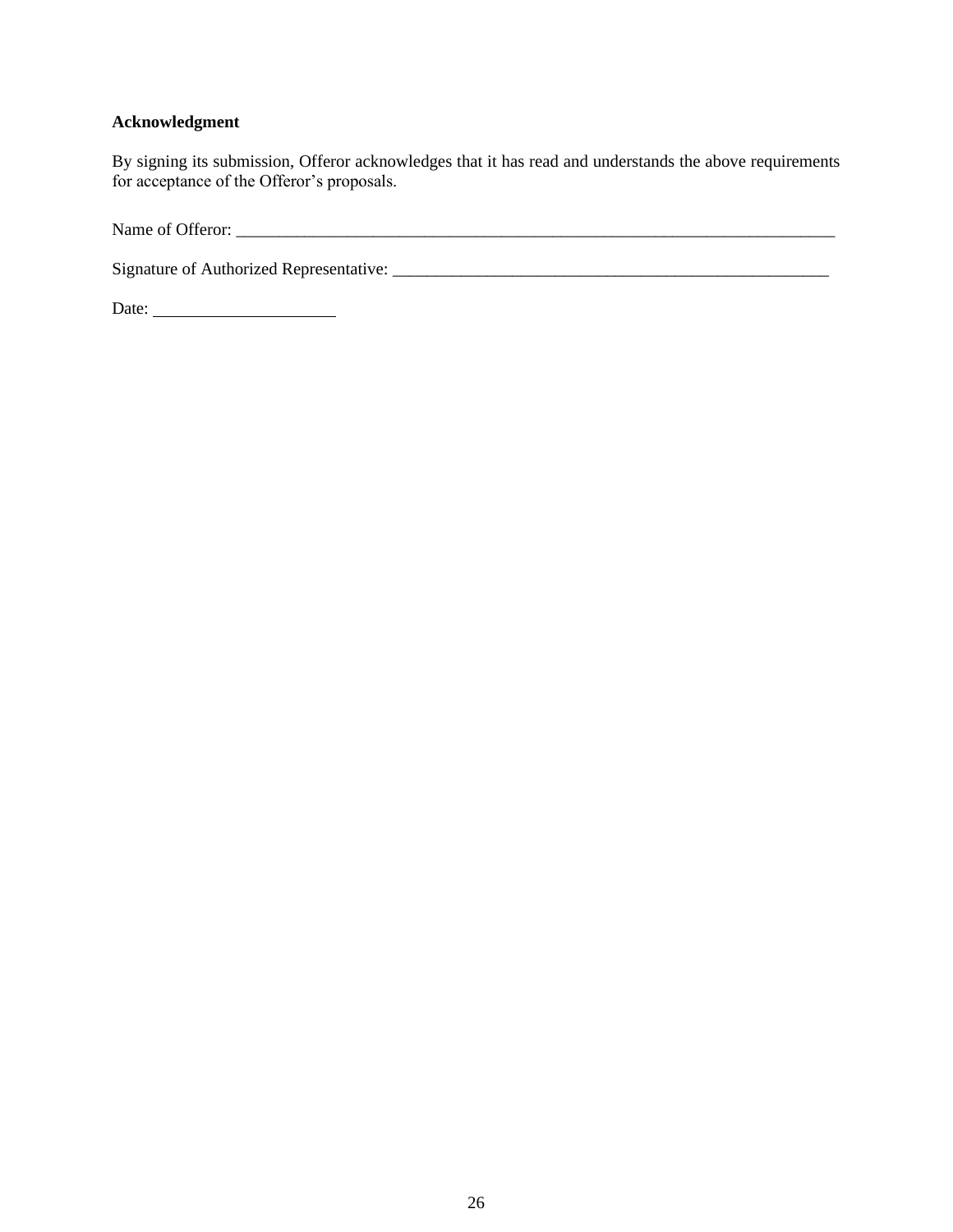#### **ATTACHMENT VIII: CERTIFICATION OF FAIR BUSINESS PRACTICES**

That the submitter has not been found guilty of unfair business practices in a judicial or state agency administrative proceeding during the preceding year. The submitter further affirms that no officer of the submitter has served as an officer of any company found guilty of unfair business practices in a judicial or state agency administrative during the preceding year.

#### **Acknowledgment**

By signing its submission, Offeror acknowledges that it has read and understands the above requirements for acceptance of the Offeror's proposals.

Name of Offeror: \_\_\_\_\_\_\_\_\_\_\_\_\_\_\_\_\_\_\_\_\_\_\_\_\_\_\_\_\_\_\_\_\_\_\_\_\_\_\_\_\_\_\_\_\_\_\_\_\_\_\_\_\_\_\_\_\_\_\_\_\_\_\_\_\_\_\_\_\_\_

Signature of Authorized Representative: \_\_\_\_\_\_\_\_\_\_\_\_\_\_\_\_\_\_\_\_\_\_\_\_\_\_\_\_\_\_\_\_\_\_\_\_\_\_\_\_\_\_\_\_\_\_\_\_\_\_\_

Date: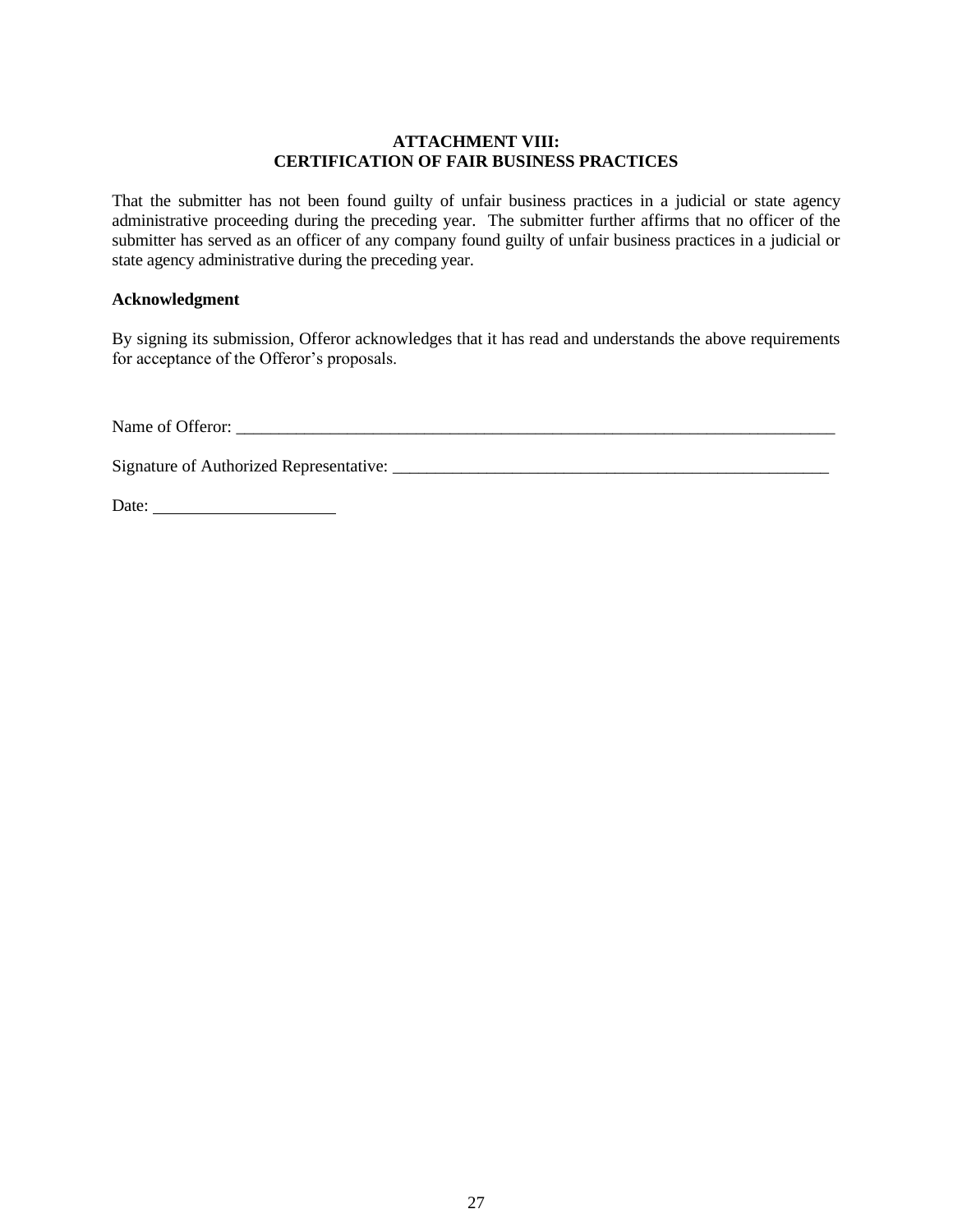#### **ATTACHMENT XI: CERTIFICATION OF GOOD STANDING TEXAS CORPORATE FRANCHISE TAX CERTIFICATION**

Pursuant to Article 2.45, Texas Business Corporation Act, state agencies may not contract with for profit corporations that are delinquent in making state franchise tax payments. The following certification that the corporation entering into this offer is current in its franchise taxes must be signed by the individual authorized on Form 2031, Corporate Board of Directors Resolution, to sign the contract for the corporation.

The undersigned authorized representative of the corporation making the offer herein certified that the following indicated Proposal is true and correct and that the undersigned understands that making a false Proposal is a material breach of contract and is grounds for contract cancellation.

Indicate the certification that applies to your corporation:

The Corporation is a for-profit corporation and certifies that it is not delinquent in its franchise tax payments to the State of Texas. The Corporation is a non-profit corporation or is otherwise not subject to payment of franchise taxes to the State of Texas. Type of Business (if not corporation):  $\Box$  Sole Proprietor □ Partnership  $\Box$  Other

Pursuant to Article 2.45, Texas Business Corporation Act, the North Central Texas Council of Governments reserves the right to request information regarding state franchise tax payments.

#### **Acknowledgment**

By signing its submission, Offeror acknowledges that it has read and understands the above requirements for acceptance of the Offeror's proposals.

Name of Offeror:

Signature of Authorized Representative: \_\_\_\_\_\_\_\_\_\_\_\_\_\_\_\_\_\_\_\_\_\_\_\_\_\_\_\_\_\_\_\_\_\_\_\_\_\_\_\_\_\_\_\_\_\_\_\_\_\_\_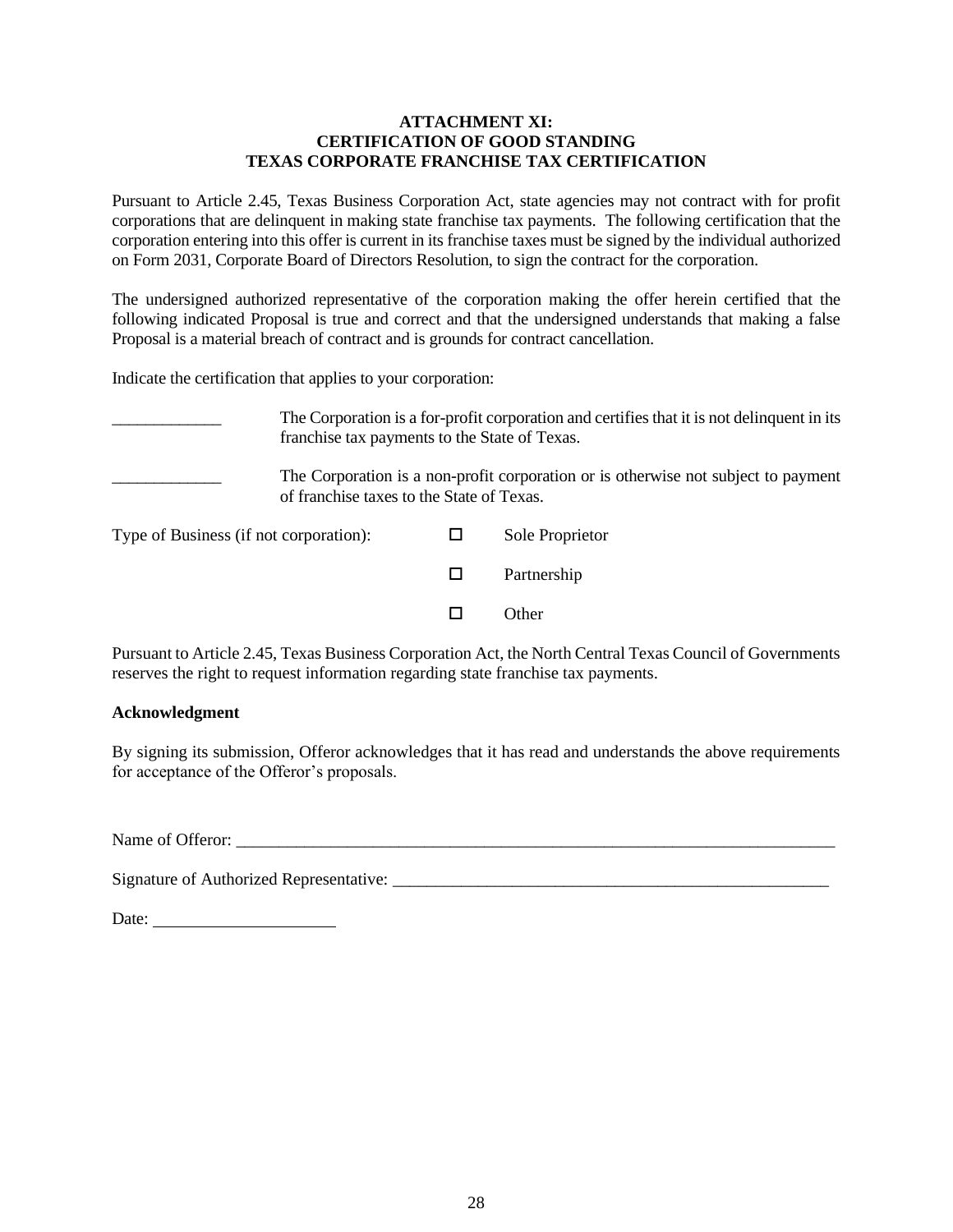#### **ATTACHMENT X: HISTORICALLY UNDERUTILIZED BUSINESSES, MINORITY OR WOMEN-OWNED OR DISADVANTAGED BUSINESS ENTERPRISES**

Historically Underutilized Businesses (HUBs), minority or women-owned or disadvantaged businesses enterprises (M/W/DBE) are encouraged to participate in the solicitation process. In order to obtain points in the evaluation process, an offeror who is a HUB should identify themselves and submit a copy of their certification.

The City recognizes the certifications of the State of Texas Program. Companies seeking information concerning HUB certification are urged to contact:

State of Texas HUB Program Texas Comptroller of Public Accounts Lyndon B. Johnson State Office Building 111 East 17th Street Austin, Texas 78774 (512) 463-6958 http://www.window.state.tx.us/procurement/prog/hub/

#### **Submitter must include a copy of its HUB certification documentation as part of this solicitation**.

If your company is already certified, attach a copy of your certification to this form and return with your proposal.

#### **Indicate all that apply:**

\_\_\_\_\_\_Minority-Owned Business Enterprise

\_\_\_\_\_\_Women-Owned Business Enterprise

\_\_\_\_\_\_Disadvantaged Business Enterprise

#### **Acknowledgment**

By signing its submission, Offeror acknowledges that it has read and understands the above requirements for acceptance of the Offeror's proposals.

Name of Offeror:

Signature of Authorized Representative: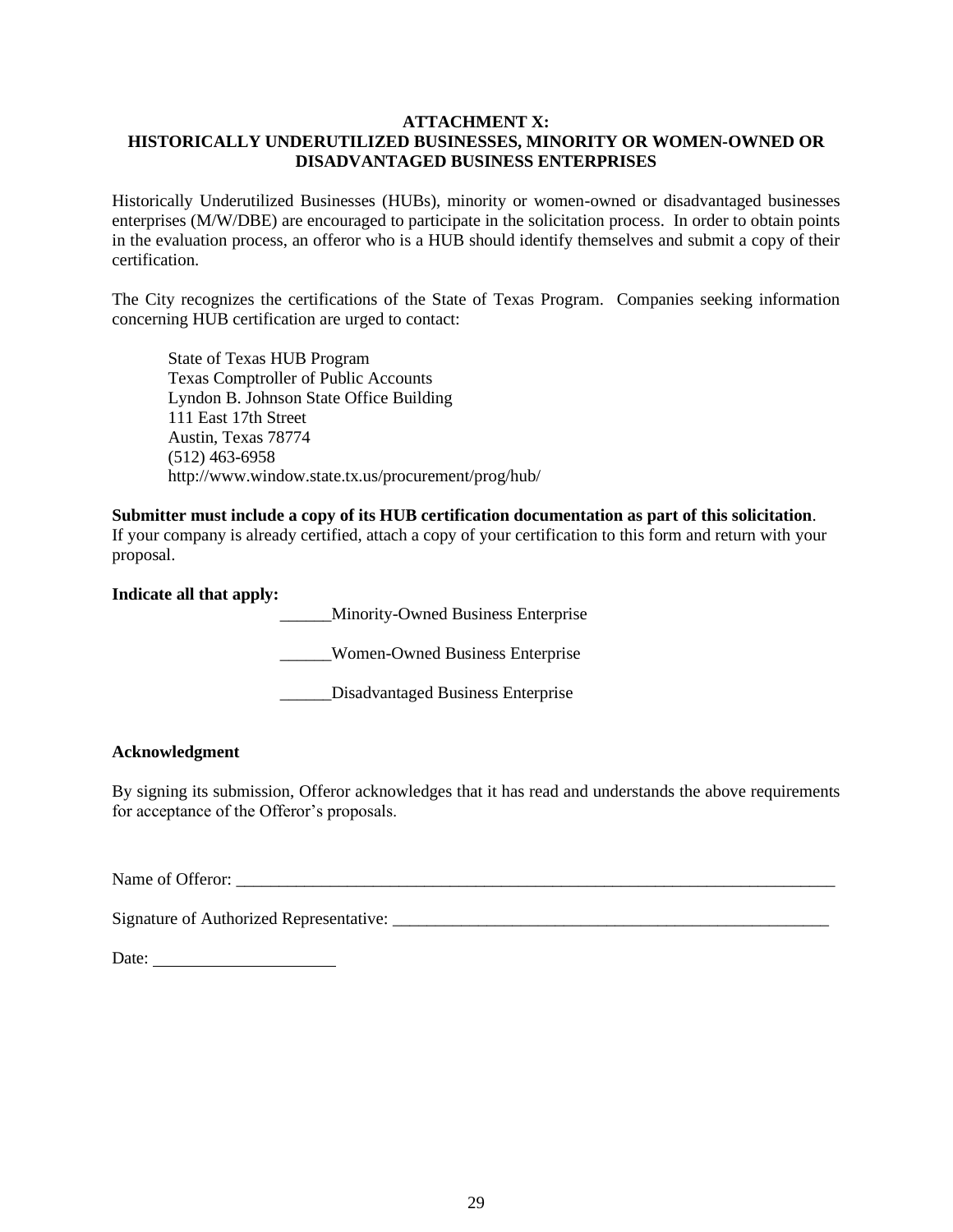#### **ATTACHMENT XI: FINANCIAL RESPONSIBILITY PROVISIONS**

Offeror makes the following representation as required in the RFP:

- 1. Offeror's Financial Responsibility Provisions
	- A. Insurance: The Offeror certifies, consistent with its status as an independent contractor, shall carry, and shall require any of its subcontractors to carry, at least the following insurance in such form, with such companies, and in such amounts (unless otherwise specified) as City may require:
		- i. Worker's Compensation and Employer's Liability insurance, including All States Endorsement, to the extent required by federal law and complying with the laws of the State of Texas;
		- ii. Commercial General Liability insurance, including Blanket Contractual Liability, Broad Form Property Damage, Personal Injury, Completed Operations/Products Liability, Premises Liability, Medical Payments, Interest of Employees as additional insureds, and Broad Form General Liability Endorsements, for at least One Million Dollars (\$1,000,000) Combined Single Limit Bodily Injury and Property Damage on an occurrence basis;
		- iii. Comprehensive Automobile Liability insurance covering all owned, non-owned or hired automobiles to be used by the Contractor, with coverage for at least One Million Dollars (\$1,000,000) Combined Single Limit Bodily Injury and PropertyDamage.
	- B. The awarded vendor will be required to provide a current certificate of insurance to the City prior to execution of any agreement.

#### **Acknowledgment of Insurance Requirements**

By signing its submission, Offeror acknowledges that it has read and understands the insurance requirements for the submission. Offeror also understands that the evidence of required insurance may be requested to be submitted following notification of its offer being accepted; otherwise, the City may rescind its acceptance of the Offeror's proposal.

Name of Offeror: \_\_\_\_\_\_\_\_\_\_\_\_\_\_\_\_\_\_\_\_\_\_\_\_\_\_\_\_\_\_\_\_\_\_\_\_\_\_\_\_\_\_\_\_\_\_\_\_\_\_\_\_\_\_\_\_\_\_\_\_\_\_\_\_\_\_\_\_\_\_

Signature of Authorized Representative: \_\_\_\_\_\_\_\_\_\_\_\_\_\_\_\_\_\_\_\_\_\_\_\_\_\_\_\_\_\_\_\_\_\_\_\_\_\_\_\_\_\_\_\_\_\_\_\_\_\_\_

Date: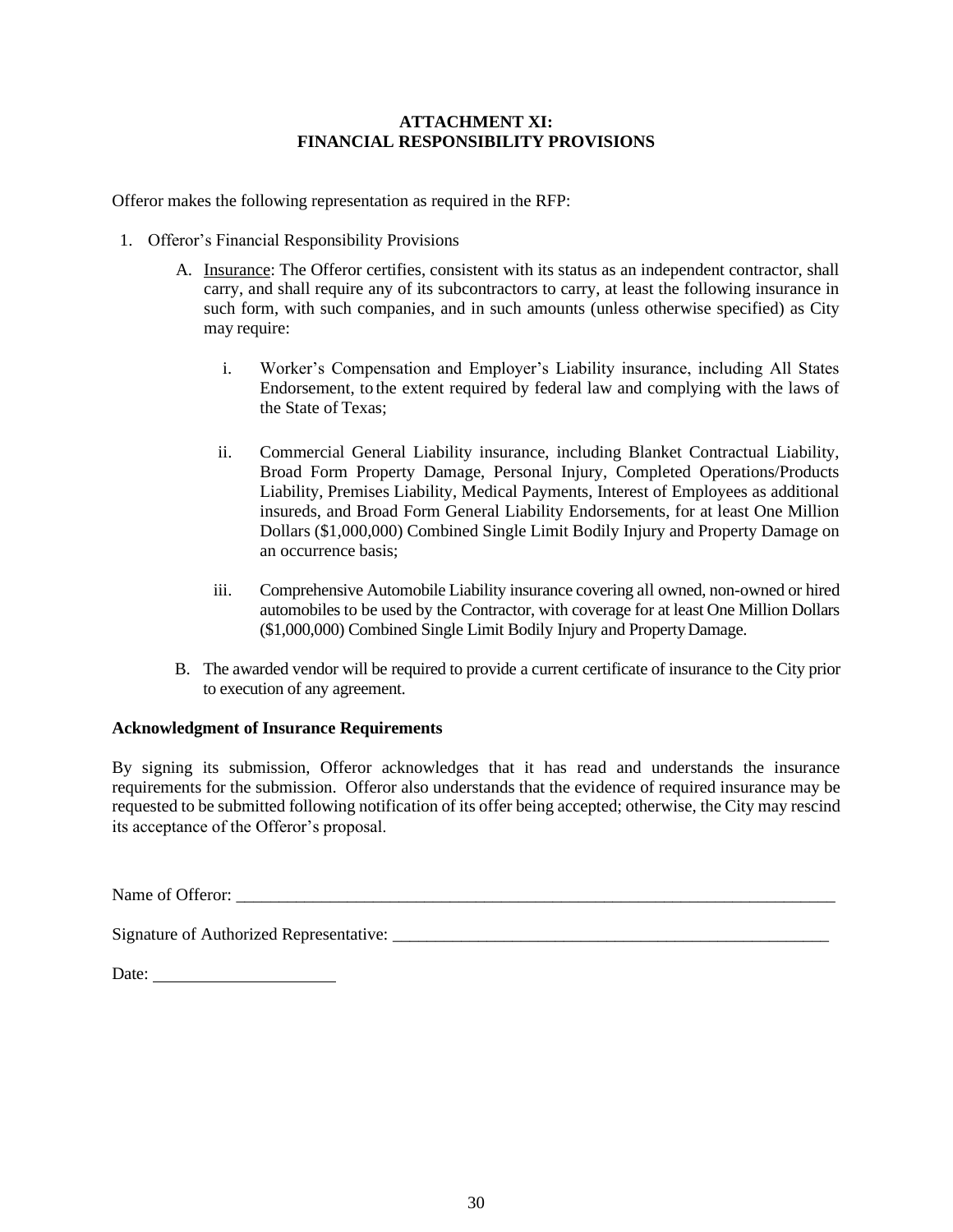#### **ATTACHMENT XII: CERTIFICATION REGARDING EQUAL EMPLOYMENT OPPORTUNITY**

The undersigned certifies that, to the best of his or her knowledge or belief, that:

If this contract is a federally assisted construction contract" as defined under [41 CFR Part 60-1.3,](https://www.ecfr.gov/current/title-41/section-60-1.3) the following clause is incorporated into the contract:

*The applicant hereby agrees that it will incorporate or cause to be incorporated into any contract for construction work, or modification thereof, as defined in the regulations of the Secretary of Labor at [41 CFR Chapter 60,](https://www.ecfr.gov/current/title-41/chapter-60) which is paid for in whole or in part with funds obtained from the Federal Government or borrowed on the credit of the Federal Government pursuant to a grant, contract, loan, insurance, or guarantee, or undertaken pursuant to any Federal program involving such grant, contract, loan, insurance, or guarantee, the following equal opportunity clause:* 

*During the performance of this contract, the contractor agrees as follows:* 

*(1) The contractor will not discriminate against any employee or applicant for employment because of race, color, religion, sex, sexual orientation, gender identity, or national origin. The contractor will take affirmative action to ensure that applicants are employed, and that employees are treated during employment without regard to their race, color, religion, sex, sexual orientation, gender identity, or national origin. Such action shall include, but not be limited to the following:* 

*Employment, upgrading, demotion, or transfer; recruitment or recruitment advertising; layoff or termination; rates of pay or other forms of compensation; and selection for training, including apprenticeship. The contractor agrees to post in conspicuous places, available to employees and applicants for employment, notices to be provided setting forth the provisions of this nondiscrimination clause.* 

*(2) The contractor will, in all solicitations or advertisements for employees placed by or on behalf of the contractor, state that all qualified applicants will receive consideration for*  employment without regard to race, color, religion, sex, sexual orientation, gender *identity, or national origin.* 

*(3) The contractor will not discharge or in any other manner discriminate against any employee or applicant for employment because such employee or applicant has inquired about, discussed, or disclosed the compensation of the employee or applicant or another employee or applicant. This provision shall not apply to instances in which an employee who has access to the compensation information of other employees or applicants as a part of such employee's essential job functions discloses the compensation of such other employees or applicants to individuals who do not otherwise have access to such information, unless such disclosure is in response to a formal complaint or charge, in furtherance of an investigation, proceeding, hearing, or action, including an investigation conducted by the employer, or is consistent with the contractor's legal duty to furnish information.*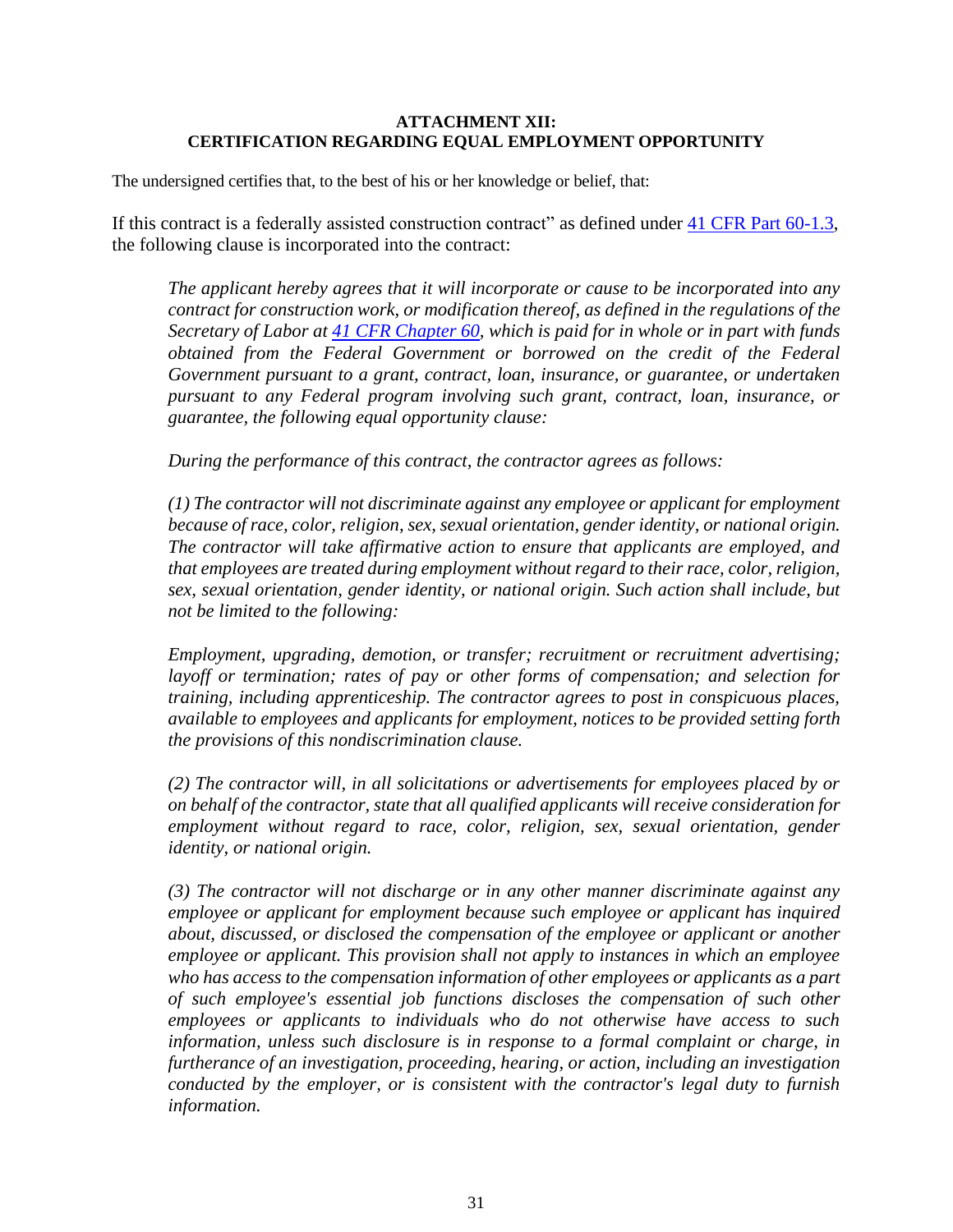*(4) The contractor will send to each labor union or representative of workers with which he has a collective bargaining agreement or other contract or understanding, a notice to be provided advising the said labor union or workers' representatives of the contractor's commitments under this section and shall post copies of the notice in conspicuous places available to employees and applicants for employment.* 

*(5) The contractor will comply with all provisions of Executive Order 11246 of September 24, 1965, and of the rules, regulations, and relevant orders of the Secretary of Labor.* 

*(6) The contractor will furnish all information and reports required by Executive Order 11246 of September 24, 1965, and by rules, regulations, and orders of the Secretary of Labor, or pursuant thereto, and will permit access to his books, records, and accounts by the administering agency and the Secretary of Labor for purposes of investigation to ascertain compliance with such rules, regulations, and orders.* 

*(7) In the event of the contractor's noncompliance with the nondiscrimination clauses of this contract or with any of the said rules, regulations, or orders, this contract may be canceled, terminated, or suspended in whole or in part and the contractor may be declared ineligible for further Government contracts or federally assisted construction contracts in accordance with procedures authorized in Executive Order 11246 of September 24, 1965, and such other sanctions may be imposed and remedies invoked as provided in Executive Order 11246 of September 24, 1965, or by rule, regulation, or order of the Secretary of Labor, or as otherwise provided by law.* 

*(8) The contractor will include the portion of the sentence immediately preceding paragraph (1) and the provisions of paragraphs (1) through (8) in every subcontract or purchase order unless exempted by rules, regulations, or orders of the Secretary of Labor issued pursuant to section 204 of Executive Order 11246 of September 24, 1965, so that such provisions will be binding upon each subcontractor or vendor. The contractor will take such action with respect to any subcontract or purchase order as the administering agency may direct as a means of enforcing such provisions, including sanctions for noncompliance:* 

*Provided, however, that in the event a contractor becomes involved in, or is threatened with, litigation with a subcontractor or vendor as a result of such direction by the administering agency, the contractor may request the United States to enter into such litigation to protect the interests of the United States.* 

*The applicant further agrees that it will be bound by the above equal opportunity clause with respect to its own employment practices when it participates in federally assisted construction work: Provided, that if the applicant so participating is a State or local government, the above equal opportunity clause is not applicable to any agency, instrumentality or subdivision of such government which does not participate in work on or under the contract.*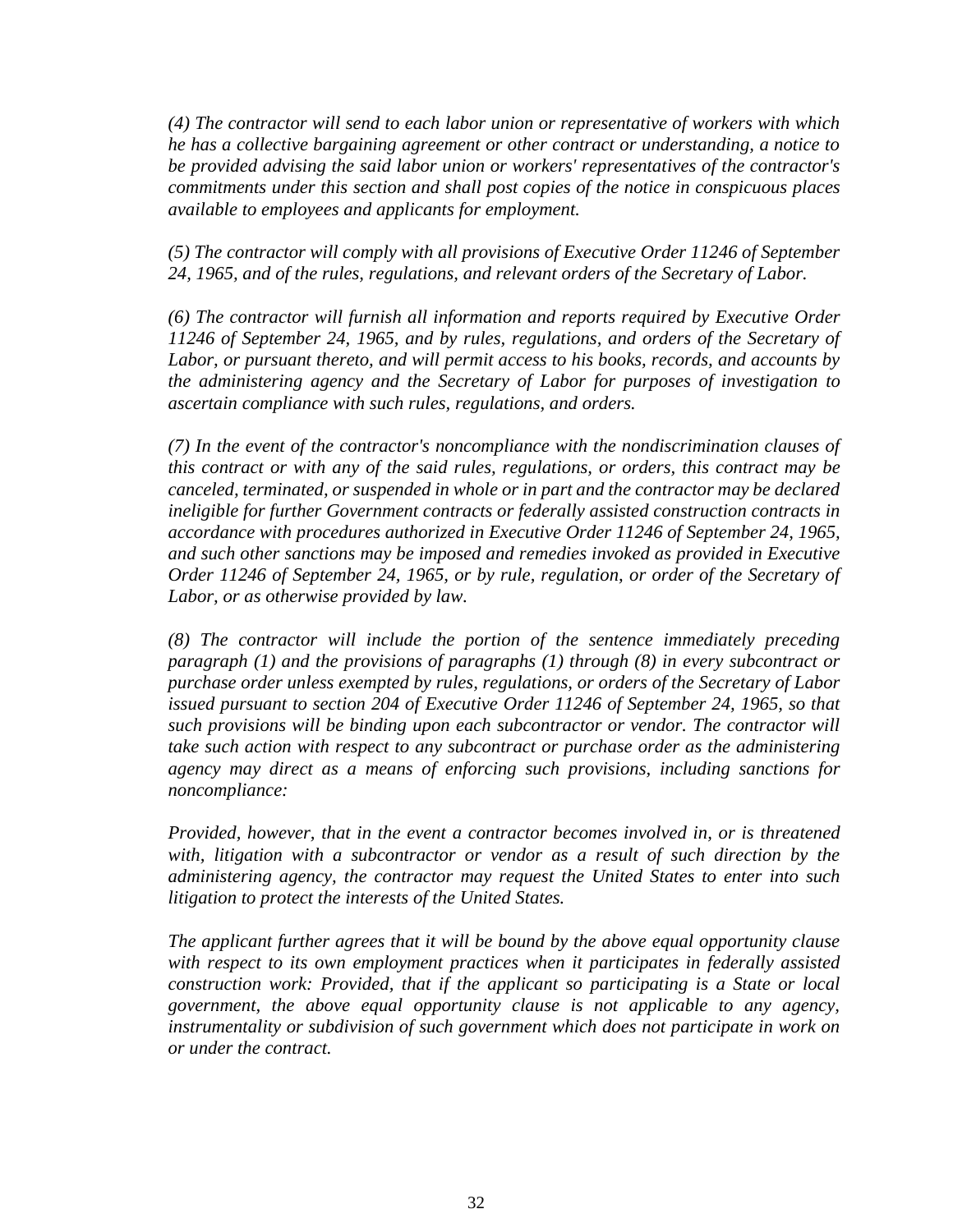*The applicant agrees that it will assist and cooperate actively with the administering agency and the Secretary of Labor in obtaining the compliance of contractors and subcontractors with the equal opportunity clause and the rules, regulations, and relevant orders of the Secretary of Labor, that it will furnish the administering agency and the Secretary of Labor such information as they may require for the supervision of such compliance, and that it will otherwise assist the administering agency in the discharge of the agency's primary responsibility for securing compliance.* 

*The applicant further agrees that it will refrain from entering into any contract or contract modification subject to Executive Order 11246 of September 24, 1965, with a contractor debarred from, or who has not demonstrated eligibility for, Government contracts and federally assisted construction contracts pursuant to the Executive Order and will carry out such sanctions and penalties for violation of the equal opportunity clause as may be imposed upon contractors and subcontractors by the administering agency or the Secretary of Labor pursuant to Part II, Subpart D of the Executive Order. In addition, the applicant agrees that if it fails or refuses to comply with these undertakings, the administering agency may take any or all of the following actions: Cancel, terminate, or suspend in whole or in part this grant (contract, loan, insurance, guarantee); refrain from extending any further assistance to the applicant under the program with respect to which the failure or refund occurred until satisfactory assurance of future compliance has been received from such applicant; and refer the case to the Department of Justice for appropriate legal proceedings*

#### **Acknowledgment**

By signing its submission, Offeror acknowledges that it has read and understands the above requirements for acceptance of the Offeror's proposals.

Name of Offeror: \_\_\_\_\_\_\_\_\_\_\_\_\_\_\_\_\_\_\_\_\_\_\_\_\_\_\_\_\_\_\_\_\_\_\_\_\_\_\_\_\_\_\_\_\_\_\_\_\_\_\_\_\_\_\_\_\_\_\_\_\_\_\_\_\_\_\_\_\_\_

Signature of Authorized Representative:

| Date: |
|-------|
|-------|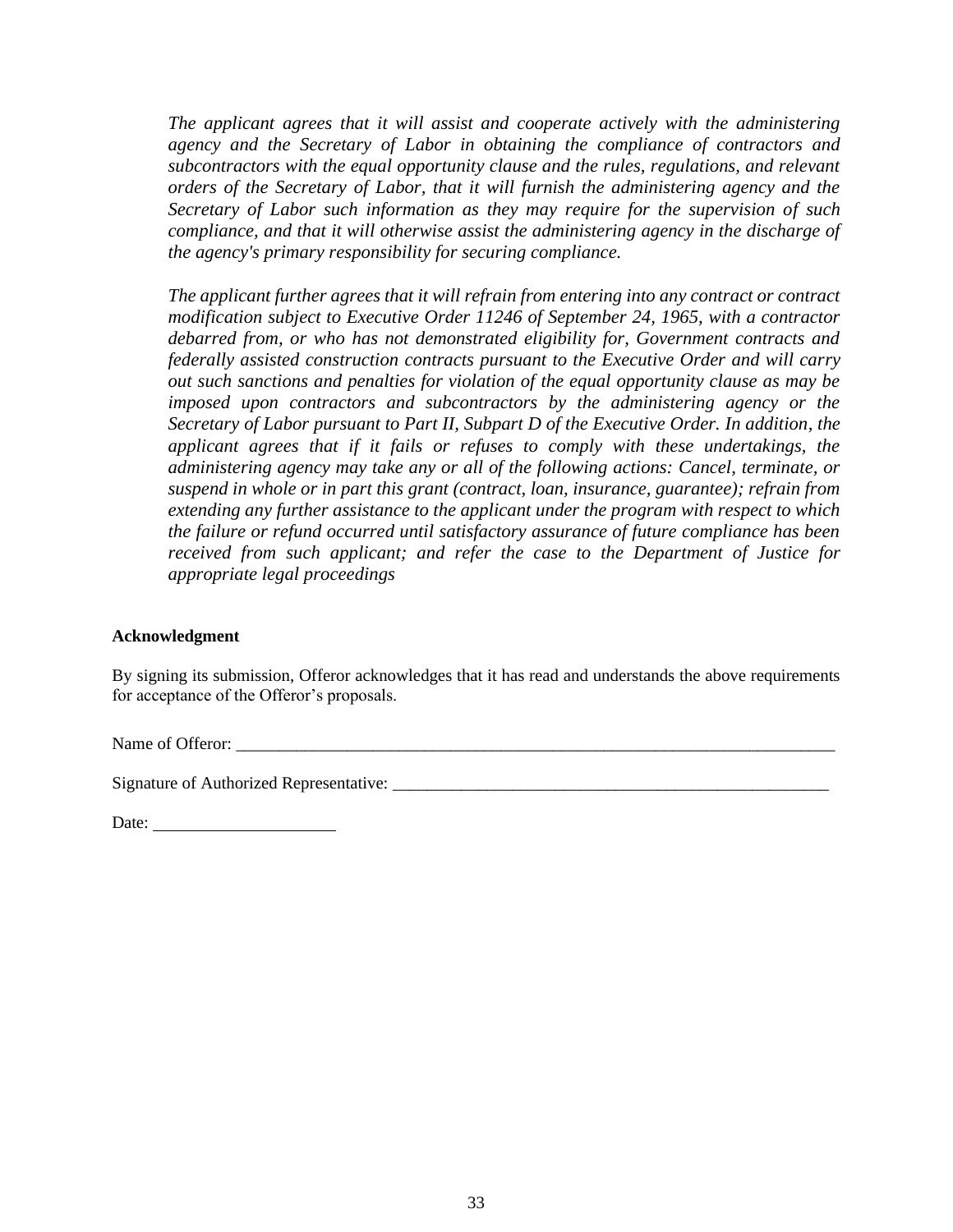#### **APPENDIX XIII:**

#### **PROHIBITED TELECOMMUNICATIONS AND VIDEO SURVEILLANCE SERVICES OR EQUIPMENT CERTIFICATION**

This Contract is subject to the Public Law 115-232, Section 889, and 2 Code of Federal Regulations (CFR) Part 200, including §200.216 and §200.471, for prohibition on certain telecommunications and video surveillance or equipment. Public Law 115-232, Section 889, identifies that restricted telecommunications and video surveillance equipment or services (e.g. phones, internet, video surveillance, cloud servers) include the following:

- A) Telecommunications equipment that is produced by Huawei Technologies Company or ZTE Corporation (or any subsidiary or affiliates of such entities).
- B) Video surveillance and telecommunications equipment produced by Hytera Communications Corporations, Hangzhou Hikvision Digital Technology Company, or Dahua Technology Company (or any subsidiary or affiliates of such entities).
- C) Telecommunications or video surveillance services used by such entities or using such equipment.
- D) Telecommunications or video surveillance equipment or services produced or provided by an entity that the Secretary of Defense, Director of the National Intelligence, or the Director of the Federal Bureau of Investigation reasonably believes to be an entity owned or controlled by the government of a covered foreign country.

The entity identified below, through its authorized representative, hereby certifies that no funds under this Contract will be obligated or expended to procure or obtain telecommunication or video surveillance services or equipment or systems that use covered telecommunications equipment or services as a substantial or essential component of any system, or as a critical technology as part of any system prohibited by 2 CFR §200.216 and §200.471, or applicable provisions in Public Law 115-232 Section 889.

 $\Box$ The Contractor hereby certifies that it does comply with the requirements of 2 CFR §200.216 and §200.471, or applicable regulations in Public Law 115-232 Section 889.

#### **Acknowledgment**

Name of Contractor: \_\_\_\_\_\_\_\_\_\_\_\_\_\_\_\_\_\_\_\_\_\_\_\_\_\_\_\_\_\_\_\_\_\_\_\_\_\_\_\_\_\_\_\_\_\_\_\_\_\_\_\_\_\_\_\_\_\_\_\_\_\_\_\_\_\_\_\_

Signature of Authorized Representative:

Date: and the state of the state of the state of the state of the state of the state of the state of the state of the state of the state of the state of the state of the state of the state of the state of the state of the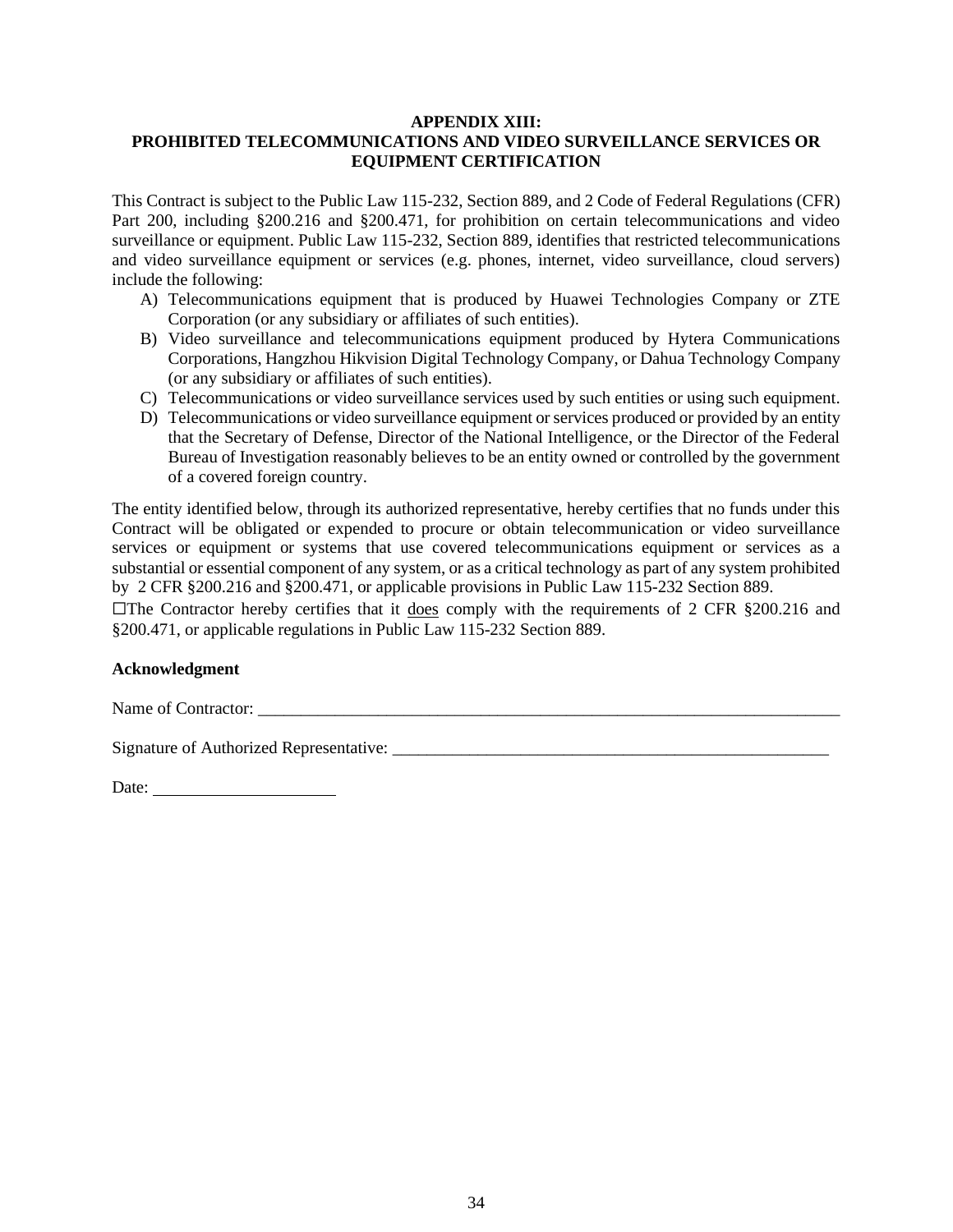## **ATTACHMENT XIV: CITY OF BUDA CONTRACT RIDER**

## **GOVERNMENTAL CONTRACT AND PURCHASING RIDER FOR CONTRACTS WITH THE CITY OF BUDA, TEXAS**

By submitting a response to a solicitation or bid, or by entering into a contract for goods or services and/or by accepting a purchase order, the contractor, consultant or vendor, identified below, agrees that the below terms and conditions shall govern all agreements with the City unless otherwise agreed to by **a specifically executed provision** within the contract or purchase order, provided same is permissible by law. Absent a specifically executed provision, the below terms are BINDING and SUPERSEDE any and all other terms and/or conditions whether oral or written.

**Application.** This GOVERNMENTAL CONTRACT AND PURCHASING RIDER FOR CONTRACTS WITH THE CITY OF BUDA, TEXAS ("Governmental Rider") applies to, is part of, and takes precedence over any conflicting provision in or attachment to the Response to Solicitation or Bid, Contract or Purchase Order, as applicable, ("Contract") (attached hereto) of\_\_\_\_\_\_\_\_\_\_\_\_\_\_\_\_\_\_\_\_\_\_\_\_\_\_\_\_, ("Vendor"). The Contact involved in this Governmental Rider is described as follows:

## *22-006 Grant Management Services*

**Payment Provisions.** The City's payments under the Contract, including the time of payment and the payment of interest on overdue amounts, are subject to Chapter 2251, Texas Government Code. The City reserves the right to modify any amount due to Vendor presented by invoice to the City if necessary to conform the amount to the terms of the contract.

**Multiyear Contracts.** If the City's City Council does not appropriate funds to make any payment for a fiscal year after the City's fiscal year in which the contract becomes effective and there are no proceeds available for payment from the sale of bonds or other debt instruments, then the Contract automatically terminates at the beginning of the first day of the successive fiscal year. (Section 5, Article XI, Texas Constitution). It is understood and agreed the City shall have the right to terminate the Contract at the end of any City fiscal year if the governing body of the City does not appropriate funds sufficient to continue the contract, as determined by the City's budget for the fiscal year in question. The City may execute such termination by giving Vendor a written notice of termination at the end of its then current fiscal year.

**Local Preference.** The City Council supports the local preference option for purchasing. In accordance with Chapter 271.9051 of the State of Texas Local Government Code, the City Council may choose to award a competitive bid to a bidder whose principal place of business is in the City limits, provided that this bid is within 5% of the lowest bid price received, provided such action is not prohibited by law. The City determines that any such local bidder offers the City the best combination of contract price and additional economic development opportunities.

**No Ex-Parte Communications during Competitive Bidding Period.** To insure the proper and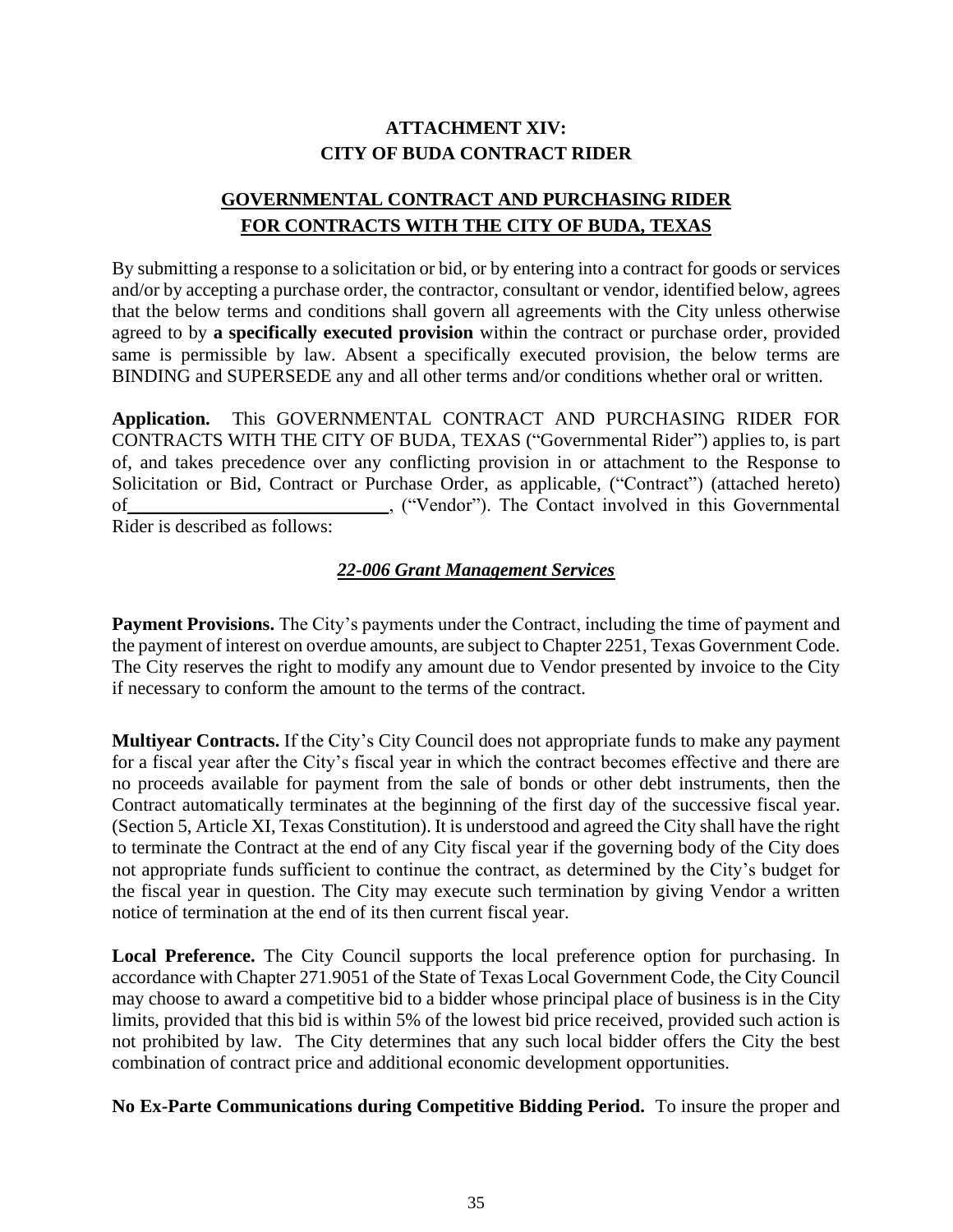fair evaluation of a response, the City prohibits ex parte communication initiated by the proposed Vendor to a City official or employee evaluating or considering the responses prior to the time a formal decision has been made. Questions and other communication from vendors will be permissible until 5:00 pm on the day specified as the deadline for questions. Any communication between the proposed Vendor and the City after the deadline for questions will be initiated by the appropriate City official or employee in order to obtain information or clarification needed to develop a proper and accurate evaluation of the response. Ex parte communication may be grounds for disqualifying the offending Vendor from consideration or award of the solicitation then in evaluation, or any future solicitation.

**Abandonment or Default.** A Vendor who abandons or defaults the work on the contract and causes the City to purchase goods, materials or services elsewhere may be charged for any increased cost of goods, materials and/or services related thereto; may be considered disqualified in any re-advertisement of the service; and may not be considered in future bids for the same type of work for a period of three years for the same scope of work, goods or services.

**Disclosure of Litigation.** Each prospective Vendor shall include in its proposal a complete disclosure of any civil or criminal litigation or investigation pending which involves the Vendor or which has occurred in the past in which the Vendor has been judged guilty or liable by a competent court regardless of whether the Court Order or Judgment is final or on appeal.

**Cancellation.** the City reserves the right to cancel the contract without penalty by providing 30 days prior written notice to the Vendor. Termination under this paragraph shall not relieve the Vendor of any obligation or liability that has occurred prior to cancellation. **NOTE: This contract is subject to cancellation, without penalty, at any time the City deems the vendor to be noncompliant with contractual obligations.**

**Annual Vendor Performance Review.** The City reserves the right to review the Vendor's performance at the end of each twelve-month contract period and to cancel all or part of the Contract (without penalty) or continue the contract through the next period.

**Compliance with other laws and certification of eligibility to contract.** Any offer to contract with the City shall be considered an executed certification that the Vendor will comply with all federal, state, and local laws, statutes, ordinances, rules and regulations, (as amended during the contracting period) and any orders and decrees of any court, administrative bodies or tribunals in any matter affecting the performance of the Contract, including without limitation, immigration laws, workers' compensation laws, minimum and maximum salary and wage statutes and regulations, and licensing laws and regulations.

**Compliance with all Codes, Permitting and Licensing Requirements.** The successful Vendor shall comply with all national, state and local laws and regulations as well as those of any other authorities that have jurisdiction pertaining to equipment and materials used and their application. None of the terms or provisions of the specification shall be construed as waiving any rules, regulations or requirements of these authorities. The successful Vendor shall be responsible for obtaining all necessary permits, certificates and/or licenses to fulfill contractual obligations.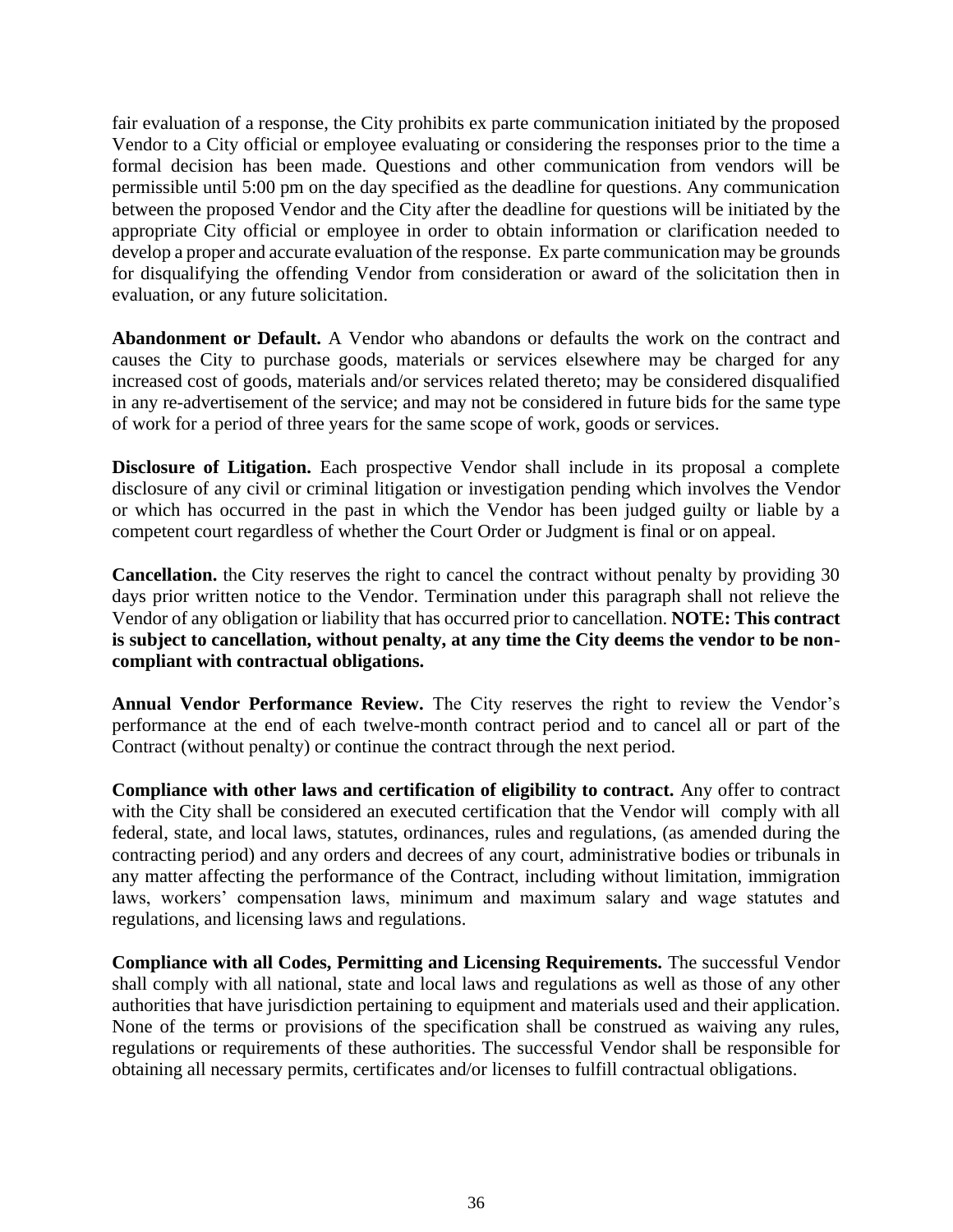**Liability and Indemnity of City.** Any provision of the Contract is void and unenforceable if it: (1) limits or releases either party from liability that would exist by law in the absence of the provision; (2) creates liability for either party that would not exist by law in the absence of the provision; or (3) waives or limits either party's rights, defenses, remedies, or immunities that would exist by law in the absence of the provision. (Section 5, Article XI, Texas Constitution)

**Indemnity and Independent Vendor Status of Vendor**. Vendor shall indemnify, save harmless and defend the City, its officers, agents, and employees from and against any and all suits, actions, legal proceedings, claims, demands, damages, costs, expenses, attorney's fees and any and all other costs or fees (whether grounded in Constitutional law, Tort, Contract, or Property Law, or raised pursuant to local, state or federal statutory provision), arising out of the performance of the Contract and/or arising out of a willful or negligent act or omission of the Vendor its officers, agents, and employees. It is understood and agreed that the Vendor and any employee or subcontractor of Vendor shall not be considered an employee of the City. The Vendor shall not be within protection or coverage of the City's workers' compensation insurance, health insurance, liability insurance or any other insurance that the City from time to time may have in force and effect. City specifically reserves the right to reject any and all Vendor's employees, representatives or sub-contractors and/or their employees for any cause, should the presence of any such person on City property or their interaction with City employees be found not in the best interest of the City or is found to interfere with the effective and efficient operation of the City's workplace.

**Liens.** Vendor agrees to and shall indemnify and save harmless the City against any and all liens and encumbrances for all labor, goods and services which may be provided under the Contract. At the City's request the Vendor shall provide and shall cause all subcontractors to provide a proper release of all liens, or satisfactory evidence of freedom from liens shall be delivered to the City.

**Confidentiality.** Any provision in the Contract that attempts to prevent the City's disclosure of information that is subject to public disclosure under federal or Texas law is invalid. (Chapter 552, Texas Government Code).

**Tax Exemption.** The City is not liable to Vendor for any federal, state, or local taxes for which the City is not liable by law, including state and local sales and use taxes (Section 151.309 and Title 3, Texas Tax Code) and federal excise tax (Subtitle D of the Internal Revenue Code). Accordingly, those taxes may not be added to any item. Texas limited sales tax exemption certificates will be furnished upon request. Vendors shall not charge for said taxes. If billed, the City will remit payment less sales tax.

**Contractual Limitations Period.** Any provision of the Contract that establishes a limitations period that does not run against the City by law or that is shorter than two years is void. (Sections 16.061 and 16.070, Texas Civil Practice and Remedies Code)

**Sovereign Immunity.** Any provision of the Contract that seeks to waive the City's immunity from suit and/or immunity from liability is void unless agreed to by specific acknowledgement of the provision within the contract.

Governing Law and Venue. Texas law governs this Contract and any lawsuit on this Contract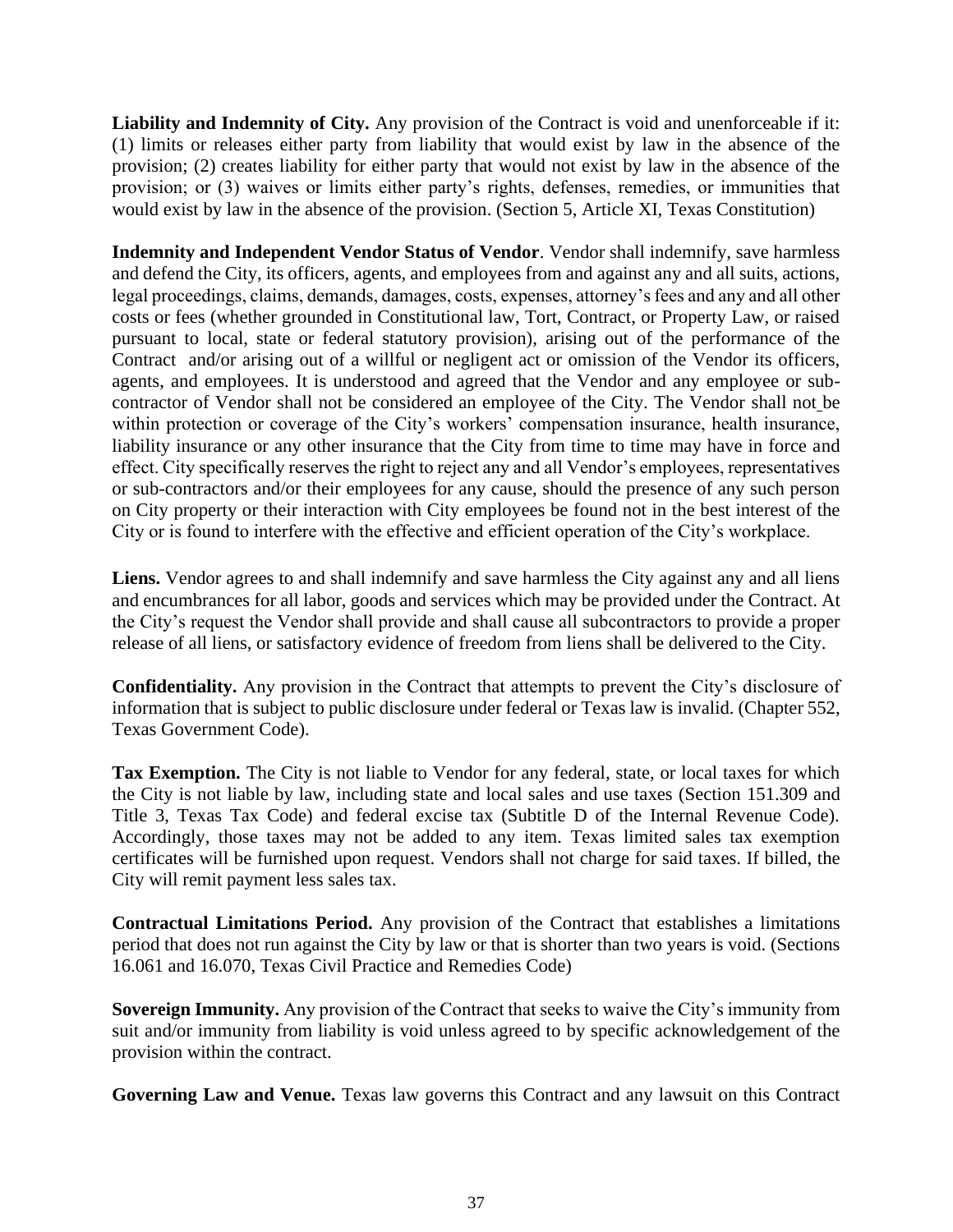must be filed in a court that has jurisdiction in Hays County, Texas.

**Right to trial by Jury.** Any provision of the Contract that seeks to waive an aggrieved Party's right to trial by jury is void unless agreed to by specific acknowledgement of the provision within the contract.

**Certificate of Interested Parties (TEC Form 1295).** For contracts that require City Council approval or that is for services that would require a person to register as a lobbyist under Chapter 305 of the Government Code, the City may not accept or enter into a contract until it has received from the Vendor a completed, signed, and notarized Texas Ethics Commission (TEC) Form 1295 complete with a certificate number assigned by the (TEC), pursuant to Texas Government Code § 2252.908 and the rules promulgated thereunder by the TEC. The Vendor understands that failure to provide said form complete with a certificate number assigned by the TEC may prohibit the City from entering the Contract.

Pursuant to the rules prescribed by the TEC, the TEC Form 1295 must be completed online through the TEC's website, assigned a certificate number, printed, signed and notarized, and provided to the City. The TEC Form 1295 may accompany the bid or may be submitted separately but must be provided to the City prior to the award of the contract. Neither the City nor its consultants have the ability to verify the information included in a TEC Form 1295, and neither have an obligation nor undertake responsibility for advising any potential Vendor with respect to the proper completion of the TEC Form 1295.

**Anti-Boycott Israel Verification.** In accordance with Chapter 2270, Texas Government Code, the City may not enter into a contract with a company, excluding a sole proprietorship, with 10 or more full-time employees for goods or services valued at \$100,000 or more unless the contract contains a written verification from the company that it: (1) does not boycott Israel; and (2) will not boycott Israel during the term of the contract.

The signatory executing the Contract on behalf of Vendor verifies that Vendor and its parent company, wholly owned subsidiaries, majority-owned subsidiaries and other affiliates, if any, do not boycott Israel and, to the extent the Contract is a contract for goods or services, will not boycott Israel during the term of the Contract. The foregoing verification is made solely to comply with Section 2270.002, Texas Government Code, and to the extent such Section does not contravene applicable Federal law. As used in the foregoing verification, "boycott Israel" means refusing to deal with, terminating business activities with, or otherwise taking any action that is intended to penalize, inflict economic harm on, or limit commercial relations specifically with Israel, or with a person or entity doing business in Israel or in an Israeli-controlled territory, but does not include an action made for ordinary business purposes. The signatory understands "affiliate" to mean an entity that controls, is controlled by, or is under common control with the signatory and exists to make a profit. This section does not apply to a Vendor which is a sole proprietorship and/or which has less than 10 full-time employees. This section does not apply to a contract valued at less than \$100,000,

**Iran, Sudan, and Foreign Terrorist Organizations.** The *signatory executing the Contract on behalf of Vendor* represents that neither Vendor nor any of its parent company, wholly-owned subsidiaries, majority-owned subsidiaries, and other affiliates is a company identified on a list